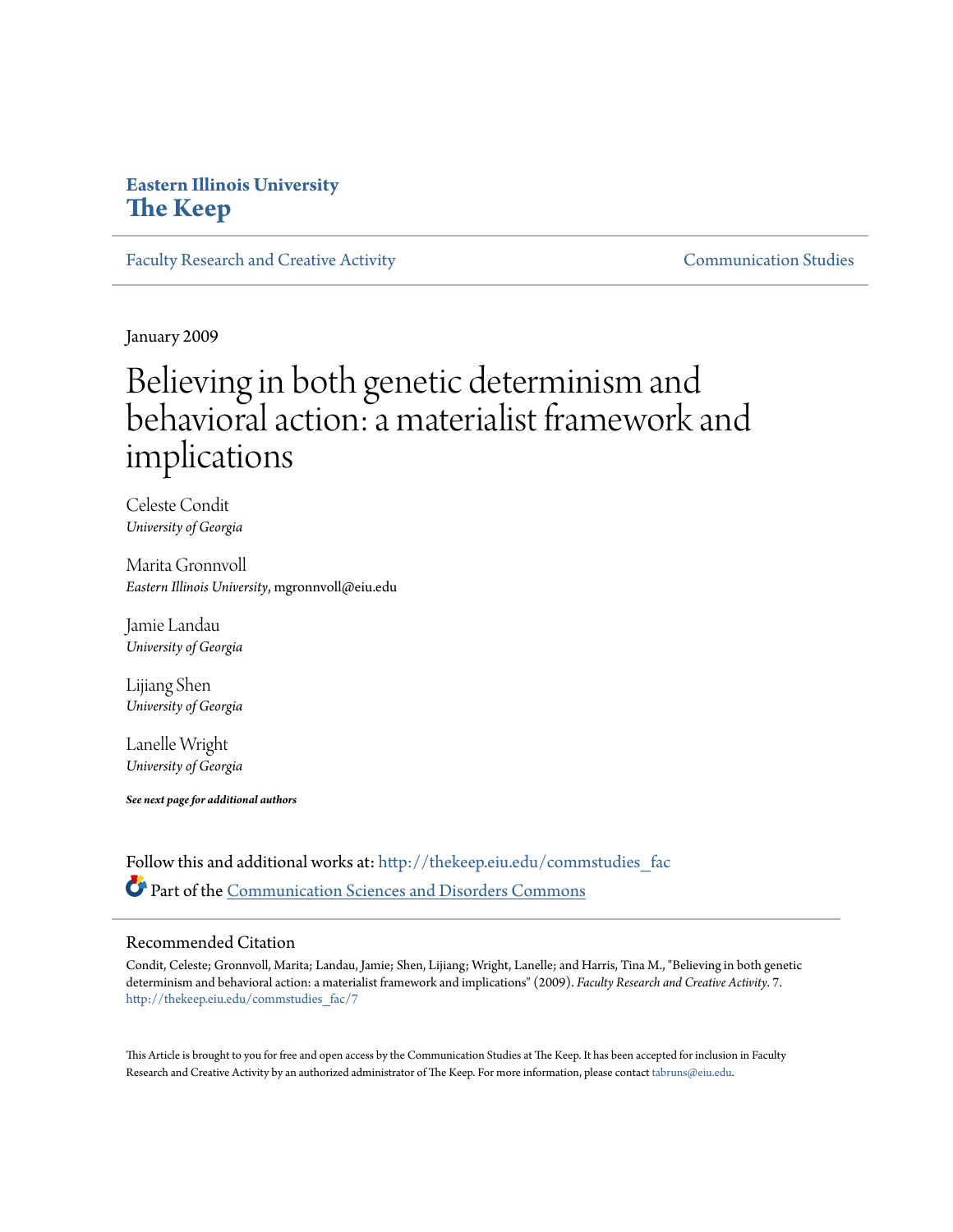#### **Authors**

Celeste Condit, Marita Gronnvoll, Jamie Landau, Lijiang Shen, Lanelle Wright, and Tina M. Harris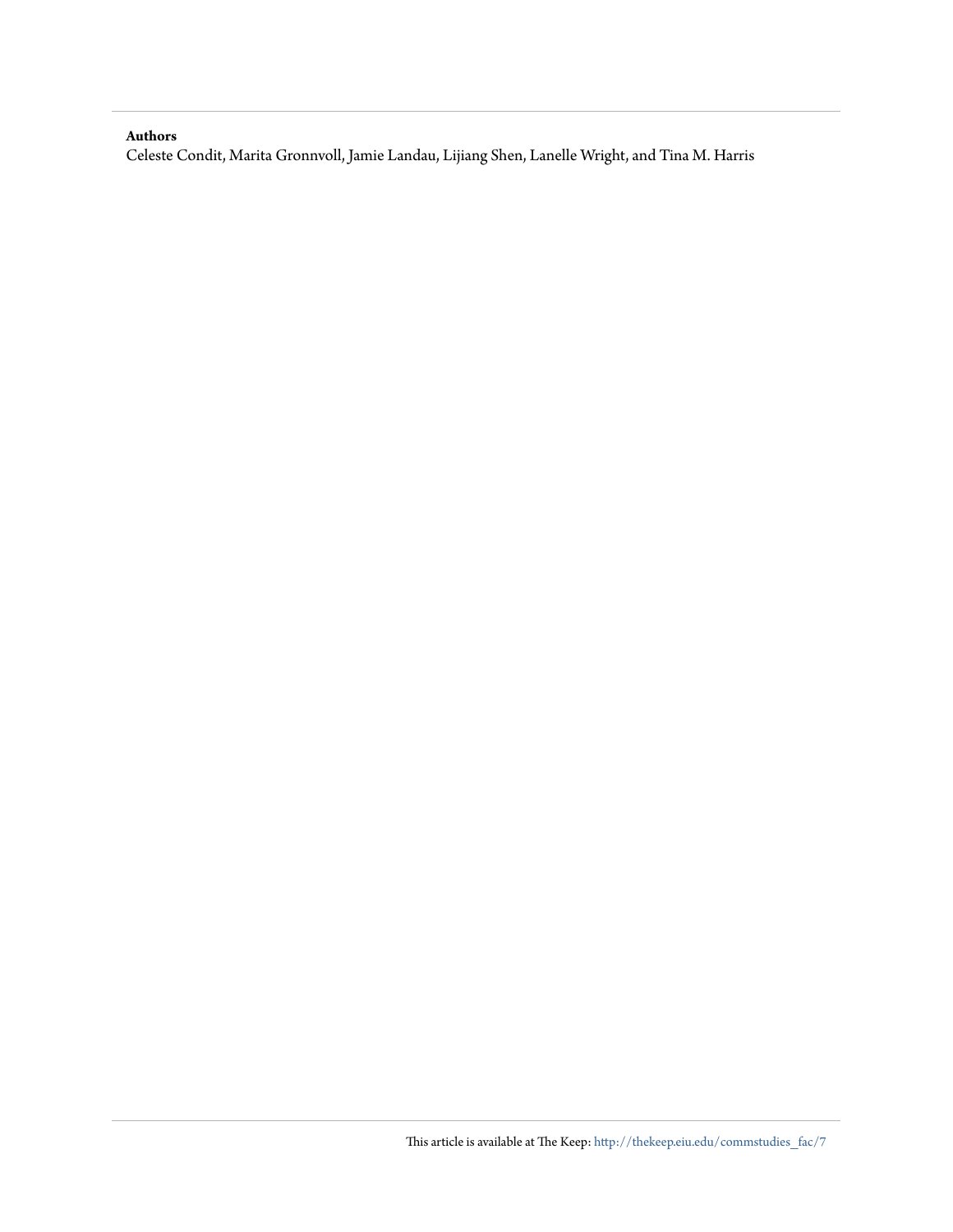# **Believing in both genetic determinism and behavioral action: a materialist framework and implications**

Celeste M. Condit, Marita Gronnvoll, Jamie Landau, Lijiang Shen, LanelleWright and Tina M. Harris

**Abstract:** A disparity exists between studies reporting that genetics discourse produces deterministic or fatalistic responses and studies reporting that the majority of laypeople do not hold or adopt genetically deterministic views. This article reports data from an interview study  $(n = 50)$ , and an interpretation of those data grounded in materialist understandings of discourse, that explains at least part of the disparity. The article employs a detailed reading of an illustrative transcript embedded in a quantitative content analysis to suggest that laypeople have incorporated two sets of public discourses—one that describes genetic causation and another that describes behavioral causation. These different discourse tracks are presumed to be encoded in different sets of neural networks in people's minds. Consequently, each track can be articulated upon proper cueing, but the tracks are not related to each other to produce a discourse for speaking about gene-behavior interactions. Implications for the effects of this mode of instantiation of discourse in human individuals with regard to genes and behavior are discussed, as well as implications for message design.

**Keywords**: genetic determinism, materialism, neural networks, public understanding of genetics

## **1. Introduction**

There has been widespread and persistent concern that the keen attention given to genetics research in the past forty years will produce deterministic understandings of human actions and motivations as being grounded primarily or exclusively in biological factors that are not amenable to individual influence or control. Both critical analysis and empirical research have supported the idea that genetic understandings might be coterminous with genetically deterministic understandings. On the other hand, at least thirty years of polling research, along with detailed analyses of laypeople's understandings of genetics from focus groups, interviews, and experimental studies have shown that, in spite of extensive social attention to genetics, the attitudes of the general publics of Western nations continue to be rather persistently located in a middle-ground position, which grants some influence to genes, but does not see genes as sole actors.

This paper reports data from an interview study ( $n = 50$ ), in the form of both an extended reading of a single transcript and quantitative content analytic data indicating that transcript's illustrativeness of the interviews. The interpretative frame employed is a materialist understanding of discourse and belief, which employs a distributed neural network model. We suggest that most laypeople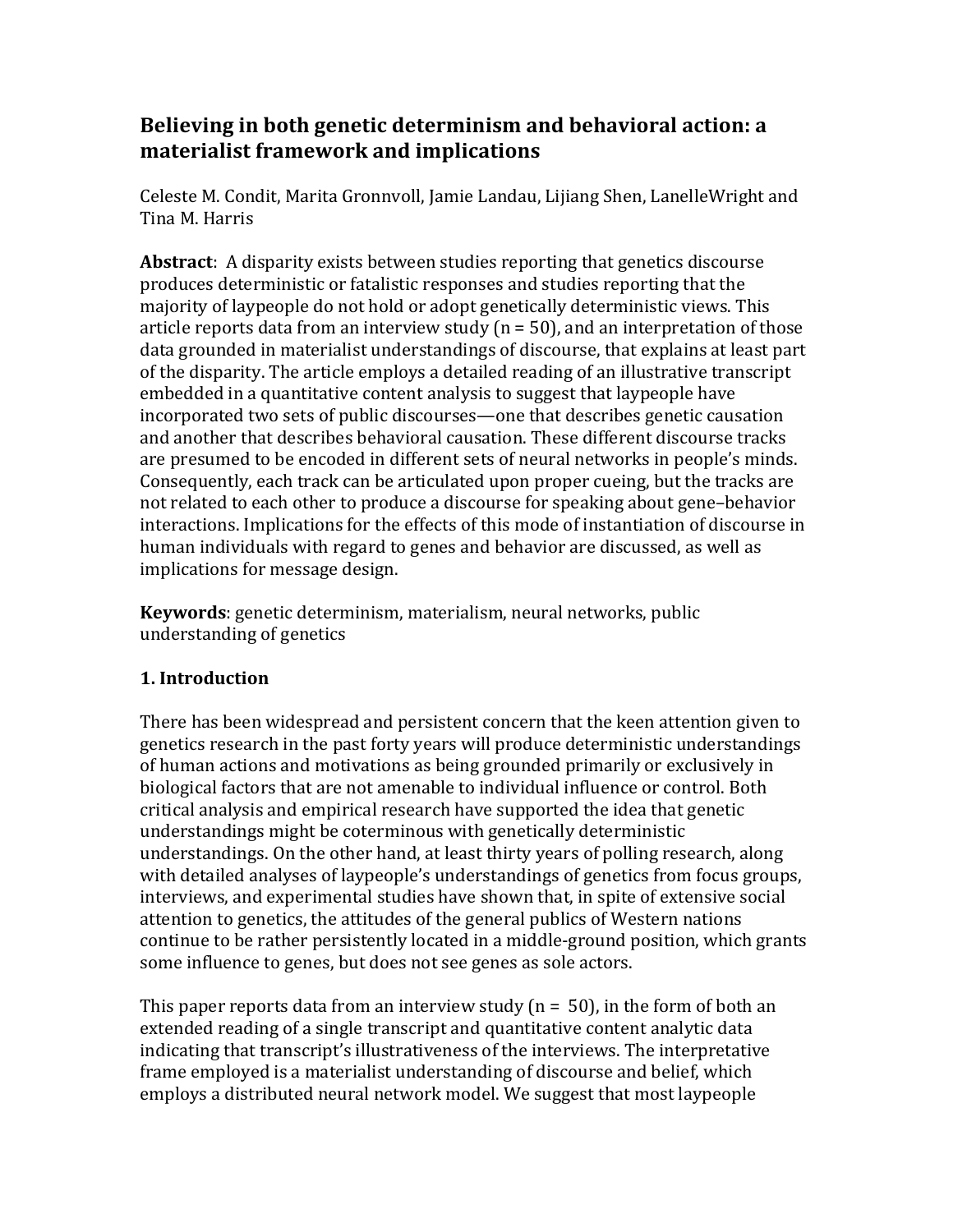harbor two separate discourse "tracks" or neural networks for explaining health outcomes. One track explains outcomes based on genetics (or family history), and this track is generally highly deterministic. The other track or neural network explains outcomes based on behavior. The behavioral track is used more frequently and spontaneously by most people in articulating their sense of health causation. This track can also be deterministic with regard to the impact of past actions, but it is more frequently marked by uncertainty. Other explanatory tracks exist, including chance, God, and sociocultural factors, but are more rare. Laypeople shift from track to track in accounting for and predicting health outcomes, based on a variety of factors, including contextual cues, understandings of specific diseases, and motivations to protect health optimism or desired behaviors. Few people articulate an understanding of any relationship between these factors, but instead they operate on one track at a time. Different contexts elicit one track or another, giving rise to support for both streams of research on lay understandings of genetics.

To develop this explanation, we first outline the details of the two existing, apparently contradictory research streams. We then describe the components of materialist theories necessary to understand the discursive and mental processes that produce the data that have been identified by both these streams. We next describe our interview methodology, followed by our results. In the discussion section we explore some potential implications for lay understandings of health causation and for combating genetic determinism.

### **2. Conflicting understandings of lay beliefs in genetic determinism**

The idea that discourse about genes is tantamount to genetic determinism has been backed both by critical analyses and by empirical research with laypeople. Although genetic determinism may not be uniformly defined among these works, early arguments linking awareness of genetics to determinism and to negative outcomes such as fatalism, discrimination, and failure to attend to social factors were developed by Conrad and Weinberg (1996), Duster (1990), Hubbard and Wald (1993), Katz Rothman (1998), Lippman (1993), Murphy and Lappé (1994), Nelkin and Lindee (1995), and Spallone (1992), among others. More recently, empirical research has been added to these critical analyses. For example, Senior et al. (1999) found that parents who perceived testing for familial hypercholesterolemia as genetic, as opposed to focusing on raised cholesterol levels, tended to see the disease as uncontrollable and more threatening. Similarly, in an analogue study, Senior et al. (2000) found that presenting risk information with genetics indicated as a cause (as opposed to no causal source) resulted in a perception of arthritis and heart disease as less preventable.

Taken as a whole, this research stream has strongly suggested that to talk about "genes" may produce reactions that are consonant with a biologically deterministic view of human outcomes and characteristics. Nonetheless, there is an equally welldeveloped second stream that indicates that when laypeople are explicitly asked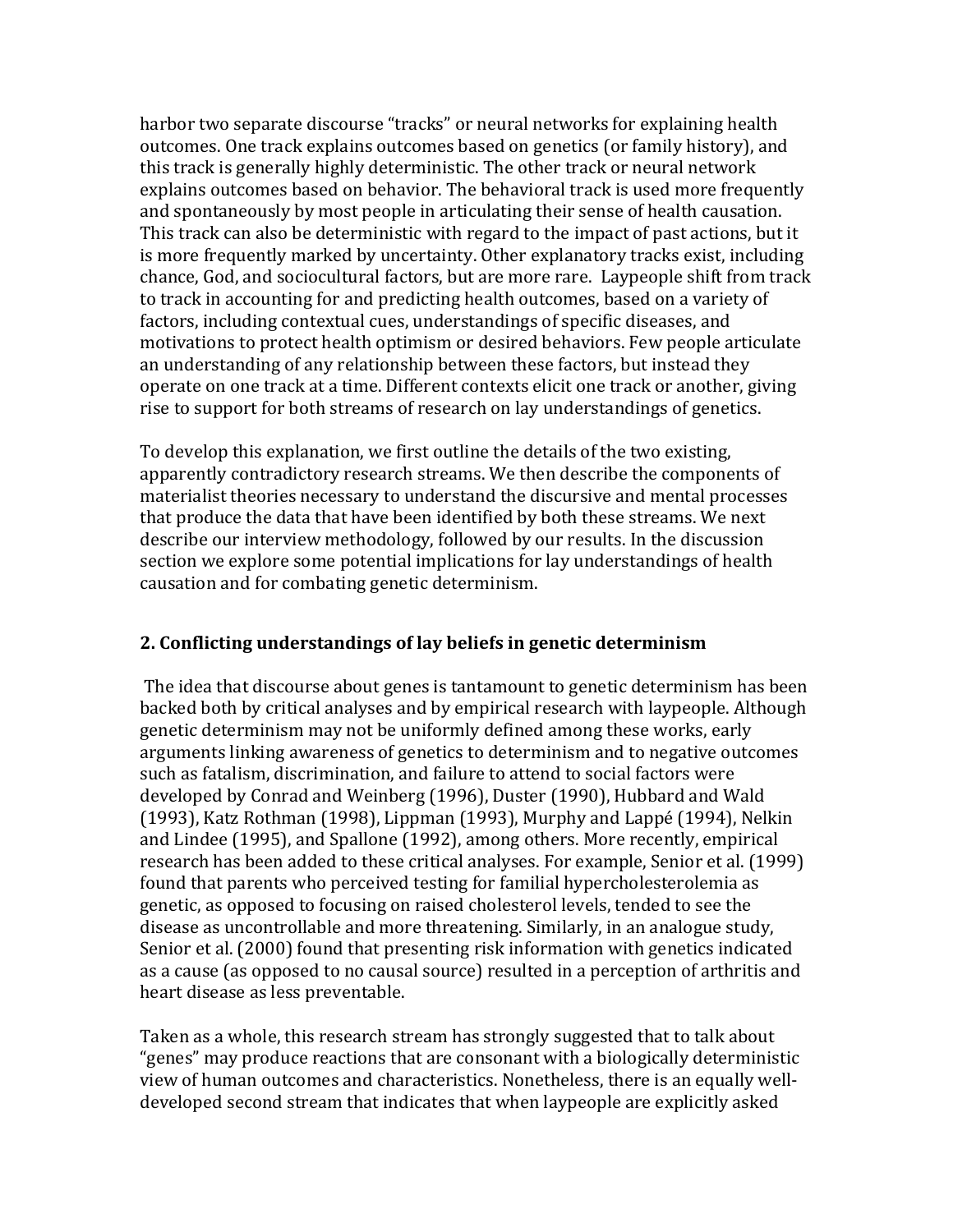how they understand the role of genes in most human outcomes, only a minority give a genetically deterministic answer. The majority indicate that genes play a role, but that other factors play an equal or greater role. Public opinion polls show, for example, that mental illness is thought to be due to "heredity and genes" by the following percentages of people "completely"  $(10\%)$ , "mostly"  $(24\%)$ , "somewhat"  $(52%)$ , and "not at all"  $(11%)$  (Singer et al., 1998). Responses vary by poll options and by particular outcome. For example, with regard to "whether someone gets cancer," the percentages assigning primary causality are  $35\%$  (heredity),  $45\%$ (environment), and 22% (both equally). However, almost no conditions assign heredity an exclusive or even overwhelmingly dominant role. Similar results clearly indicating mixed, rather than simply genetically deterministic views, have been found in focus groups (Bates et al., 2003; Parrott et al., 2003). Several experimental studies comparing responses to different messages or perceptions of disease have also found moderate attitudes about genetic causation (Condit et al., 2001), a positive association between perceptions of genetic causation and adherence to treatment plans (Senior et al., 2004), or no perception of differences in controllability (Marteau et al., 2004). Recent multinational reviews suggest the pattern among Western nations may not be widely disparate (French et al., 2001; Walter et al., 2004).

There are ongoing efforts to explore these conflicting and confusing results as a product of measurement challenges (French et al., 2005), as related to psychological factors such as threat avoidance (Senior et al., 2002), and as related to confidence in and understanding of tests (Michie et al., 2003), among other approaches. However, some of the conflict in these findings was resolved for us when we conducted 50 interviews with laypeople in the United States. As we will detail below, in the interviews the majority of participants exhibited what was to us, at first, a bewildering manifestation of blatant inconsistency. They would at one point articulate a stark belief in genetic determinism, only moments later to affirm that undertaking a particular behavior could prevent or contribute to delaying the problem. To come to an understanding of this strong pattern required that we check our assumptions about discourse processes and rationalistic assumptions about "consistency" and look for a theoretical framework that could account for the pattern. We found this theoretical account by linking materialist theories of discourse with Friedemann Pulvermüller's (2002) distributed neural network theory of discourse and the human brain.

#### **3. A materialist theory of human discourse**

Our initial understanding of our participants' comments as "contradictions" comes from a particular theory of language, one that holds that language is a representational device. From this theoretical perspective, statements are judged by whether they accurately mirror the world, and accurate mirrors of the world can never be mutually contradictory. Thus, the impetus of apparently contradictory statements must be understood as arising from a fault in the persons pronouncing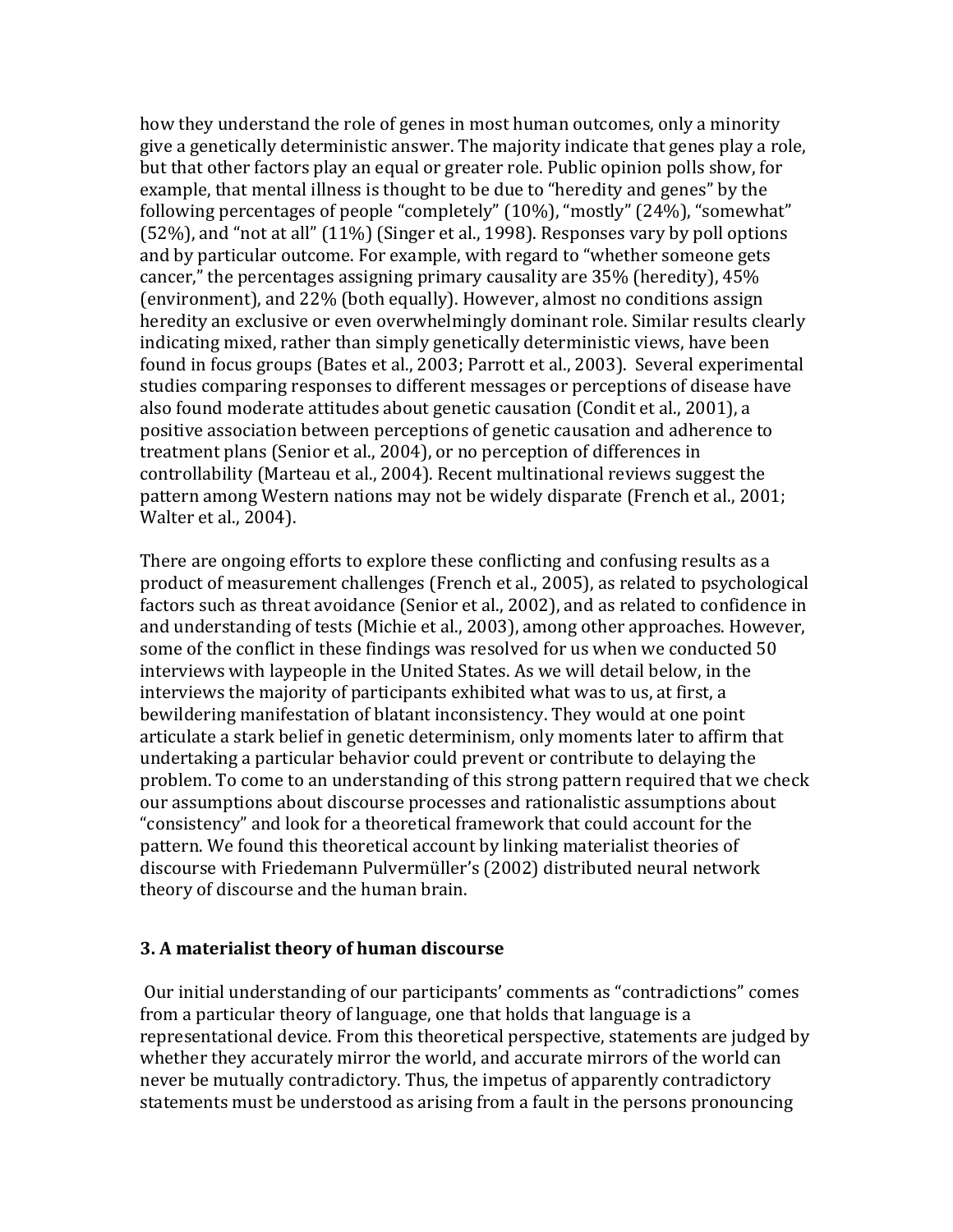them. The appropriate response is therefore to correct the error in one or both of the statements offered by the individual (or institutions).

These idealist views of language have been slowly displaced by more materialist views of language over the past few decades. Surprisingly, perhaps, materialist views that are distinctive but consonant in key points come from both brain science and post-structural theories of the social level circulation of discourse.

Although it is not possible to offer a comprehensive summary here, materialist theories of language view language not as meanings (Derrida, 1976), but as physical entities that have effects (McGee, 1982; Johnson, 2007). Different discourse setssometimes described as "ideologies"—are presumed to have different social and individual effects. An often overlooked, but previously observed (e.g. Lanoue, 1992), facet of laypeople's relationship to such ideologies (as opposed to discourse of politicians or schooled experts), is that laypeople may have absorbed all or part of multiple discourses. Social theories easily explain how this happens on the social level—individuals are exposed to competing discourses from multiple sources. How such competing discourses can be maintained and managed within the individual is usefully explained by Friedemann Pulvermüller's account of human neural networks and their relationship to language.

Neural network theories posit that human behavior is selected by the activation of specific networks of neurons in the individual human brain by specific cues, including streams of words. Early theories were limited because they conceptualized each "node" in the brain as equivalent to a "concept," and, as Roskos-Ewoldsen et al. (2004) have noted, those conceptualizations did not adequately capture the dynamic nature of mental processing. These early, idealist-influenced theories are giving way to conceptualizations based on distributed networks, most notably that of Pulvermüller (2002). His theory conceptualizes "language" not as if one neuron were equivalent to one word or "concept," but as though the immediate "meaning" (i.e. effectivity) of each word/concept is constituted by the activation of specific portions of a complex network of overlapping neuronal connections distributed throughout many parts of the brain. Networks of neurons associated with any given word are built up through time by linkages of the word with varying stimuli. Thus "dog" is associated with the range of dogs seen and a range of experiences associated with those dogs, e.g. petting, getting bit, getting barked at, etc., but also with how "dog" sounds as a word and with the other words with which it is used (such as a verbally framed opposition to "cat") (for a precisely parallel critical theory see Kenneth Burke's account of language, as developed by Kuseki, 1988).

A key breakthrough in Pulvermüller's account is the discovery that the verbal network associated with a word (e.g. "dog") is not confined to the language areas of the brain. Rather, his research has demonstrated that the neuronal networks associated with words link up multiple parts of the brain. Thus, being cued with the word "wave" activates not only the language reception and production portions of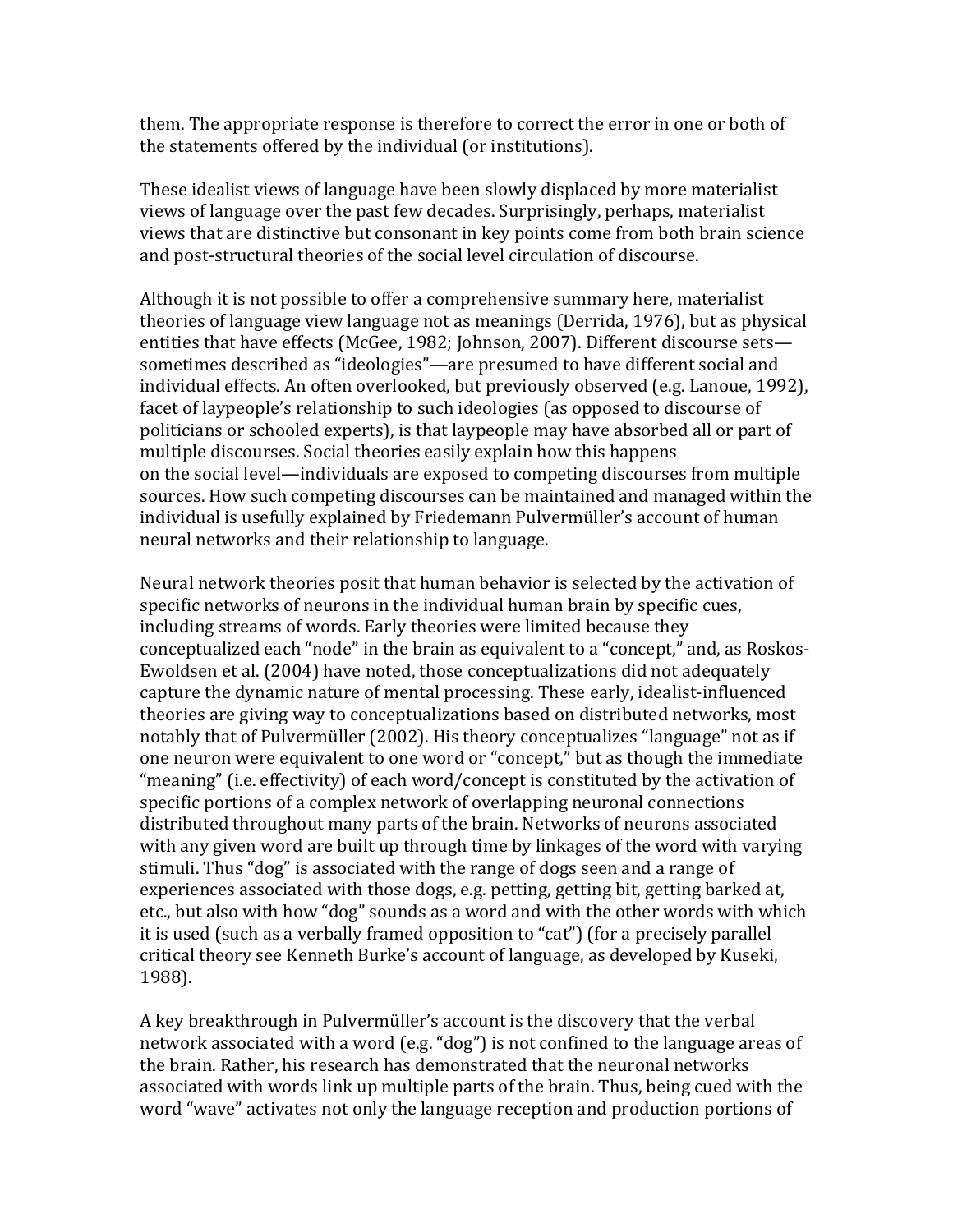the brain (where presumably the audio/visual traces of the "word" itself might reside), but also the portion of the brain associated with the sensorimotor control of the arms. Words are thus instantiated in brains not as single nodes, but as neural networks constituted both of other verbal nodes and also of many other parts of the brain. An important implication of these linkages is that neuronal connections can be built by continuous verbal activation as well as by other kinds of experience in the world.

On this distributed network theory of language action, the streams of symbols that constitute communicative interaction, as well as all other kinds of interaction with the world, activate constantly shifting portions of a dense neuronal network. The portions of the network that are activated are based not only on the presence of a particular word, but also 1) on the particular set of words in the immediate word stream ("you dog" activates a different portion of the network than "good dog"), 2) on the intersection of these activated networks with strong, quasi-stable "emotions" and goals (such as self protection or love), and 3) on what have previously been called contextual factors, especially neural priming effects.

A key strength of the distributed network theory is the way in which it accounts for both "short-term" and "long-term" priming (Roskos-Ewoldsen et al., 2002). What Roskos-Ewoldsen et al. have called short-term priming is what cognitive theories and neural specialists have long referred to as "priming." This is the widely observed phenomenon that once a given word (or neural circuit) is activated, it is more likely to fire again (Pulvermüller, 2002). This is why once one has used a word in writing a paragraph, it seems to volunteer itself repeatedly thereafter. Because, as Pulvermüller notes "neurons firing together wire together" and vice versa (p. 20), getting neurons connected with any part of the model to fire at a threshold level can prompt a person to bring the mental model as a template to bear on immediately following phenomena. Both message production and interpretation may immediately thereafter be shaped by any of the components of the model.

The distributed neural network account also explains "long-term" priming, especially attitude accessibility. As a given set of components of a model are used repeatedly, the neural network associated with them is both strengthened and extended throughout the brain. The greater strength means it is more likely to sustain activation upon cueing. The extension throughout the brain means that it is more likely to be activated by more external cues.

Integrating social level discourse theories with Pulvermüller's individual level theory indicates that individuals selectively articulate the discourses to which they have been previously exposed within the society. An individual hears accounts, say of "family likeness" or "family history of disease" in family discussions, on the morning news, or in a crime drama. In high school, the individual learns that genes are deterministic entities—a single gene variation "causes" blue eyes or tongue rolling, for example. At the same time, however, the individual hears multiple accounts in an overlapping set of venues that indicate "smoking causes cancer,"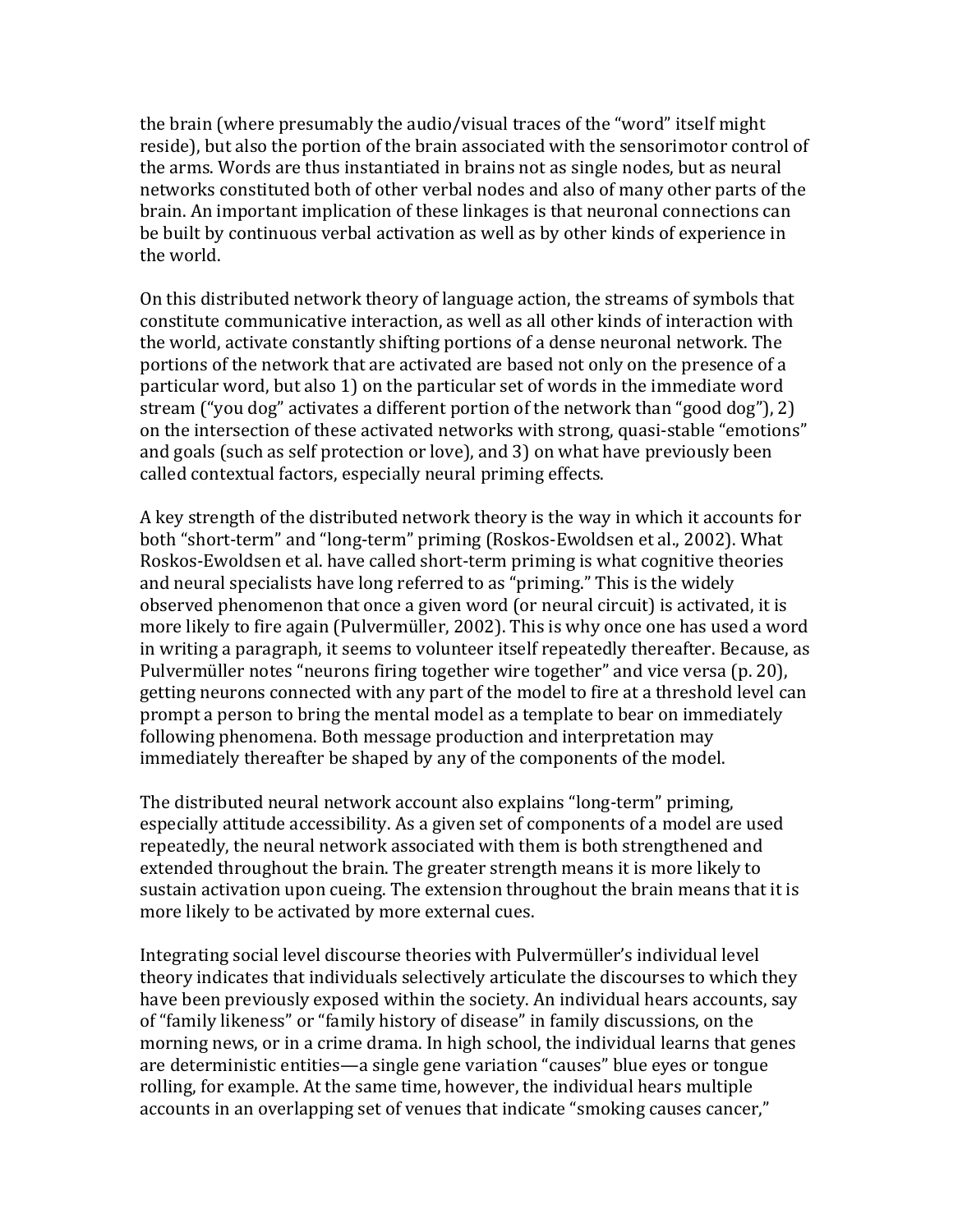"exercise and good diet reduce heart disease," "too many sweets can trigger diabetes," etc. Hearing these statements frequently enough leads the individual to develop neuronal circuits that encode each of these two discourses. In Western society, however, the individual is unlikely to encounter discourses that explicitly link these two discourses (e.g. Cheng et al., in press) so that these two sets of neuronal networks are not cross-linked (they do not tend to "fire together"). Consequently, the individual carries around the ability to respond to and articulate these two discourses, but does not have a ready-to-hand discourse for articulating their relationship and does not have a predisposition to activate the two neural networks simultaneously. Which "track" is activated depends on a variety of factors, some of which we are elaborating here. The system is not a closed one, however, because when circumstances are right, the individual can invent new options or integrations, creating new articulations and beginning to "wire together" the two neural networks (and some of our participants did this).

This materialist account does not judge the rationality/irrationality of such responses, especially taken as a whole. It presumes that no language can fully and adequately "describe" the world, and therefore that all descriptions are descriptions for a purpose, with limited scope of applications and effects. The discourses about behavioral influences on health outcomes suffice for particular aspects of particular contexts, even if they do not capture the totality of the situation. The same is true for the statements about genes or family history. Given the impossibility of access to a totally comprehensive vocabulary, people make do by activating the discourse sets embedded in their brains that seem to provide as close a match to their motive states as they can. Focusing on incompatibilities in the statements across contexts is therefore well beside the point.

There are also methodological implications to this theory. Some methodologies ask questions only one way and at one time. Such a methodology may produce a single response that is taken as the "belief" of a participant. Because particular responses have higher attitude accessibility, and because similar cues may be used in repeat testing, these responses may even appear to be "reliable" in the technical sense of the term. However, if one asks similar questions with different cues, one may be able to elicit a variety of different answers reflecting the activation of different distributed networks (i.e. different discourse sets). These different responses might appear inconsistent, because there is no reason for different parts of a neuronal network to exhibit coherence with one another unless they routinely activate together. Different discourse "tracks" have been laid down in different contexts, and are elicited by different questions. Because our interview methodology addressed the same general topic matter through a variety of different discursive contexts, we unintentionally, but fruitfully, elicited the existence of two strong, but separated discourse sets for accounting for health outcomes.

### **4. Method of gathering lay discourse**

To gain understanding of the concepts laypeople employ for articulating the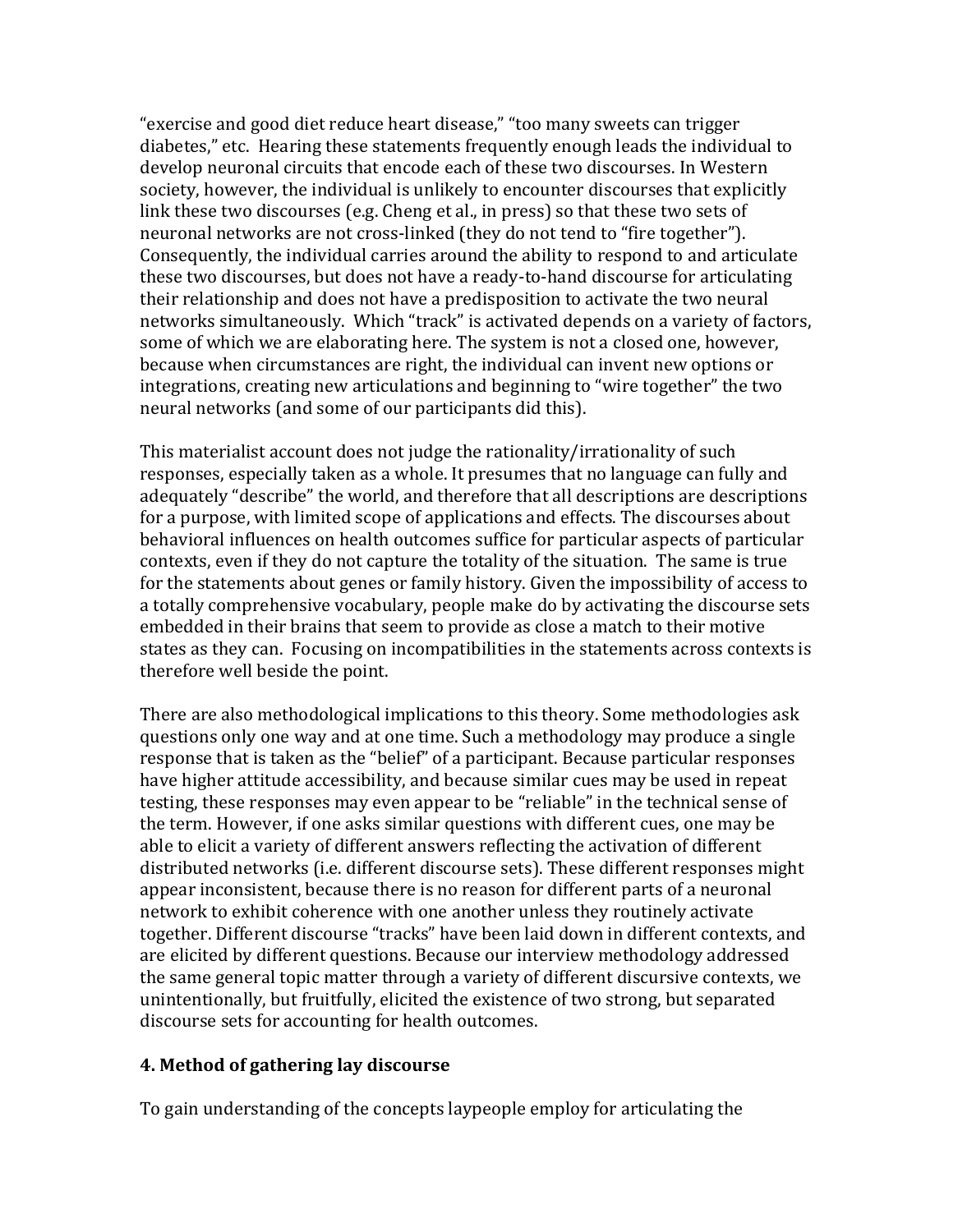relationships among "genes," "behavior," and "health," we conducted a series of 50 interviews with low income White and African Americans. As members of the organization Southern Center for Communication, Health and Poverty (SCCHP), it is our priority to centralize the discourses and health needs of low income individuals. In conventional studies, a "general" population survey is sought, but using "general" methods usually produces samples that are deficient in representing low income individuals. Most health care research thus ends up further marginalizing those in poverty. To contribute to redressing this imbalance, we use methods that centralize low income participation.

SSCHP defines "low income" using the Centers for Disease Control's categories for "poor" (below the federal poverty level) and "near poor" (100–199% of the federal poverty level), here operationalized as a household income of less than \$US35,000. We focused on White Americans  $(13 \text{ women}, 10 \text{ men})$  and African Americans  $(12 \text{ mm})$ women, 13 men; also 1 "other" woman and 1 "other" man) because these are the two largest demographic groups in our region. We divided our recruitment between Atlanta, GA, USA which provides an urban environment and rural counties in the health district surrounding Augusta, GA, USA to gain diversity in population density and lifestyles.

Forty participants were recruited by ORCMacro, a research firm with extensive experience in low income and minority research. They recruited participants by going to locations where low income individuals were present and inviting them to interview through a one-onone approach (i.e. the Salvation Army and low income apartment complexes). Subsequently, members of our research team recruited an additional ten persons from the rural area to increase the number of younger individuals participating in the study. We recruited these individuals by going to barber and beauty shops, asking the management if they would be willing to allow on-site recruiting, and then coordinating with on-site management to approach staff and patrons in off-peak times. Participants were provided an honorarium of \$US75 for a one-hour interview. Over 90% of participants in all venues approached agreed to participate. In all cases but six, interviewees were matched by ethnicity with the interviewer. 

Interviewers received between two and four hours of training on the interview guide (depending on prior experience). The guide asked the same set of questions on three separate conditions, "heart disease," lung cancer, and "adult" diabetes. These were chosen both because of their severity and familiarity to lay individuals, and because previous research suggested that there might be differences in the way laypeople understood these three conditions. By focusing on a range of common diseases, we could reduce the chances of mistaking the understandings of one disease for a general model of disease causation. Heart disease and diabetes are key targets of current initiatives by medical genetics research to expand the genetic paradigm from single gene disorders to "complex common diseases." The complexity is presumed to lie in the separate contributions of multiple genes and multiple non-genetic causal factors and their interactions. Some contributions of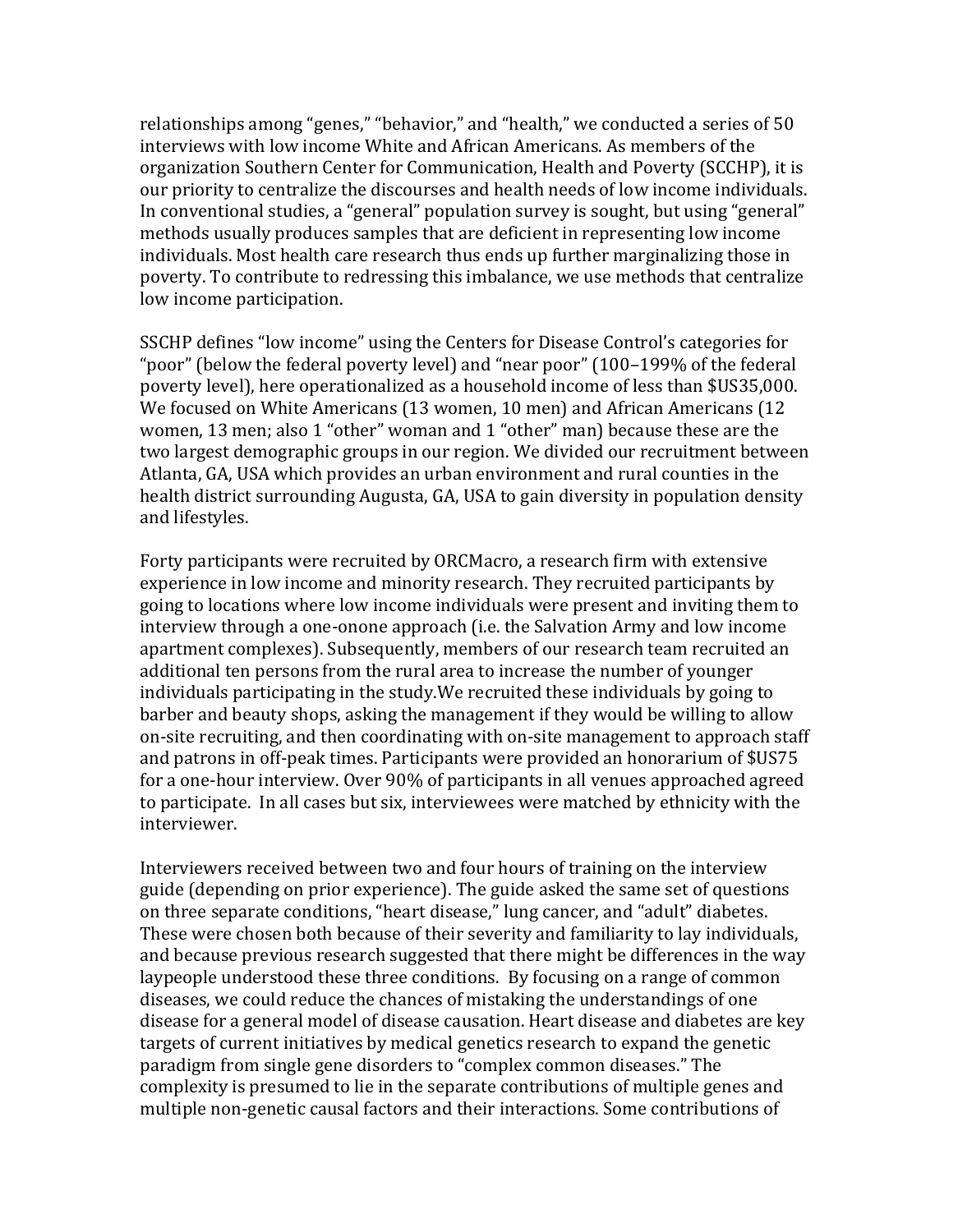gene–environment/behavior interactions have been identified for lung cancer, though previous research suggested that laypeople might not have used such an understanding in their accounts.

The interview guide therefore first asked participants to identify someone they knew with heart disease. Participants were asked what they thought caused the disease, in order to elicit unprompted responses with regard to behavior, environment, genetic or other causation. They were then asked for other cases (to ensure that their response was not specific to a particular person, and that all potential individual models manifesting attitudes were included). After elaboration of those ideas, they were prompted to consider the relationship of genes and environment through a scenario (quoted below). The reviewer then turned to the next disease. After all diseases were discussed, the participants were asked to describe their sense of their own health risks. Audiotapes of interviews were transcribed and then were corrected by a second auditor from the team.

While order effects are of concern given this design, the lack of substantial size order effects is supported by the fact that exposure to the genetic account in the heart disease case is followed by the lowest levels of genetically based accounting in the lung cancer case, with a subsequent increase in attribution to genetics in the third case of diabetes. If there are order effects, they appear not to be of a magnitude relevant to the conclusions made.

### **5. Data analysis procedures**

These interviews have been analyzed using individual qualitative readings checked by quantitative content analytic follow-up and counter-case examination. The team began with the goal of understanding lay discourse sets regarding the relationship of "genes and environment." In most cases, lay participants referred much more frequently to "behavior" than environment, so our analysis has become focused on "behavior" rather than what the literature generally perceives as the broader term "environment" (which somewhat awkwardly tends to include "behavior").

On the initial reading pass, the Principal Investigator (PI) tentatively identified the most striking feature of the transcripts as rampant contradictory statements by participants, specifically adherence to both genetically deterministic and behaviorally deterministic or behaviorally contributory accounts for health outcomes. The research team then developed a content analytic coding scheme to assess the generality and accuracy of the existence of the perceived elements of this "contradiction" within the transcripts. This content analytic scheme had multiple parts, but reported here are the appearance of the categories "Gene Dominated," "Behavior Dominated," "Gene-Environment Separated," "Other Dominated" (e.g. religion, chance, social structure), and "Gene-Environment NOT Separated" (hereafter we use the term "behavior" instead of "environment," except where we refer explicitly to these coding categories). Coding was done at two levels. The first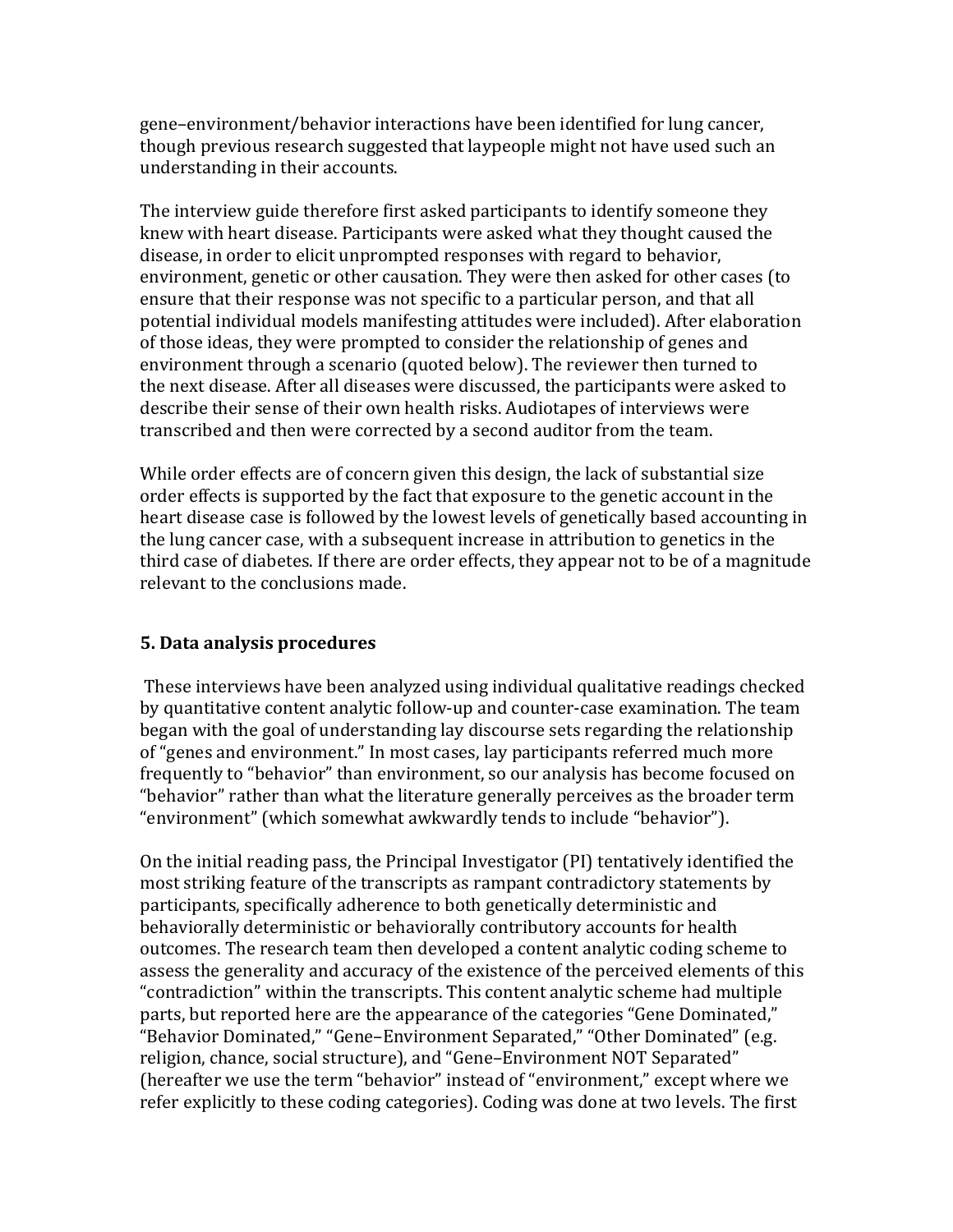used the talk turn as the unit of analysis. Each talk turn was assigned a code, and all specific uses of gene or behavior are captured in this level of analysis (which is not reported here, but which is relevant with regard to the relationship between the detailed analysis of the transcript and the global coding). The second level used the participant in a particular section of the interview guide as a unit, with six units per participant, one for each disease before the interviewer introduced the scenario which cued explicit consideration of gene-behavior relationship and another for each disease after the introduction of the cueing scenario. Units were separated in this way to allow detection of variation by disease and related to explicit cueing of consideration of gene-behavior relationships. Inter-coder reliability was deemed acceptable for any category after a trial coding resulted in a percent matching greater than .70. The maximum number of training runs before achieving this level of agreement was three.

This article centers on a detailed qualitative analysis of one transcript, with reference to the content analytic results that indicate that this interviewee illustrates the majority understanding among our sample. This transcript is not typical of our interviewees in all respects, merely illustrative with regard to the dynamics of the specific features identified, i.e. the shifting from a behavioral to a genetic account based on cueing, disease discussed, and motivations often dealing with a self or other focus. This transcript was selected primarily because it tends to have the clearest and shortest examples for presentation (other participants were wordier or excessively terse in one or more sections). The transcript was selected after a "challenge" or "counter-case" reading in which the PI sought to negate the newly formulated case-theory by challenging it against the transcripts one by one. Only three transcripts so consistently emphasized behavior-based health causation that they were deemed to not fit the type described here. Further checking of the appropriateness of the account written here was provided by team discussion of the PI's reading and interpretation as represented in multiple drafts of this paper.

The strategy of presenting a single transcript was selected for representing the data because it was through the process of working through interview transcripts one by one and trying to explain and understand the discourse produced by each participant at each stage of the interview that the interpretation based on the distributed network theory emerged. The reading of the transcripts congealed the theoretical formulation even as the diffuse elements of the theory began to make the texts explicable. We believe reproducing as much of this reading experience as possible is the best way to indicate the accuracy of the interpretation and the potential utility of the theory.

#### **6. Results and interpretation**

Both qualitative and content analytic procedures indicated that most participants do not have a mental model of a relationship between genes and health behaviors in producing health outcomes (which we had been looking for). Instead, individuals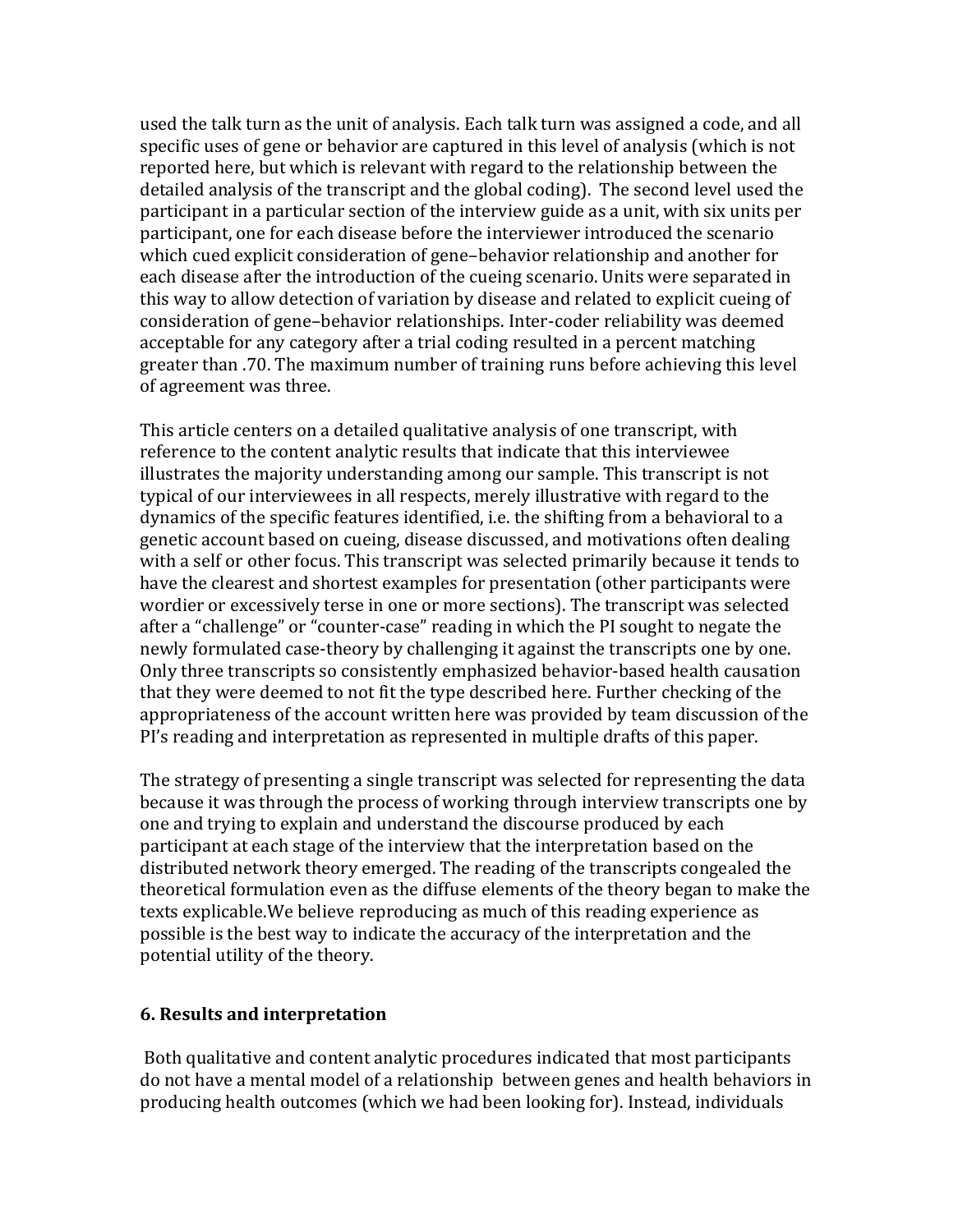tend to have separate mental tracks for linking health to behavior and for linking health to genes. As Figure 1 indicates, prior to cueing by the gene-behavior relationship scenario, the majority  $(63%)$  of participants used a behaviordominated causation model. A minority (21%) employed interspersed accounts describing genes and behaviors as causal factors without linking them. Smaller minorities employed gene-dominated  $(6%)$  and other dominated  $(3%)$  accounts, and no participants employed accounts predominantly guided by a model articulating a relationship between genes and behaviors  $(6\%$  of transcripts did not have answers that were elaborated enough or clear enough to be codable). After cueing by the scenario, the accounts of causation articulated changed markedly, with the majority now adopting a gene-behavior separate model as their mode of accounting  $(51\%)$ . Gene-dominated accounts also increased somewhat (to  $15\%$ ). but in spite of the explicit attempt to cue a gene-behavior relationship model through the scenario, only 1 participant adopted this as a dominant mode of accounting for disease causation in each disease  $(11\%$  of the transcripts were not codable). We suggest that the shift from behavioral toward gene-behavior separated or gene-dominated accounts indicates that although the strongest discourse (i.e. dense and broad neural network) for most participants is the behavioral one, they are familiar with and accept the genetic account as well. When the genetic account is cued through the scenario, it is activated and they alternate between it and the behavioral account. However, participants either do not have or do not agree with a gene-behavior relationship account and so cueing cannot activate such an account.

To account for the on-its-surface contradictory appearances of gene and behavioral accounts, in the content analytic assessment we also explored whether the genebased as opposed to behavior-based tracks were used more frequently in association with self than others. That tally shows more attributions both to behavior and to genetics for others. Participants talk more about others than about themselves (in large part due to interview design, because there are three or four sections about others and one about the self, which comes at the end, when fatigue may set in). Additionally, both behavioral and genetics accounts are more commonly assigned to others than to self, because participants express the widely documented optimistic bias toward their own health (discussed in more detail below).

These general trends—the predominance of a two-track model, the variation by disease, and the tendency to avoid describing anything as predictive of negative future health for self—are instructive about the patterns of understanding that people bring to bear. They risk, however, obscuring a key element of lay understandings of the relationship of genes and behavior to health—its instability and variability—which is heavily responsive both to neural priming effects and to the interaction of these effects with a range of personal goals. Reading through a single participant's many answers to questions about genes, behavior, and health will illustrate the way in which different responses are produced by the interactions among particular contents (e.g. disease and self vs. other), non-articulated goals, and immediate priming.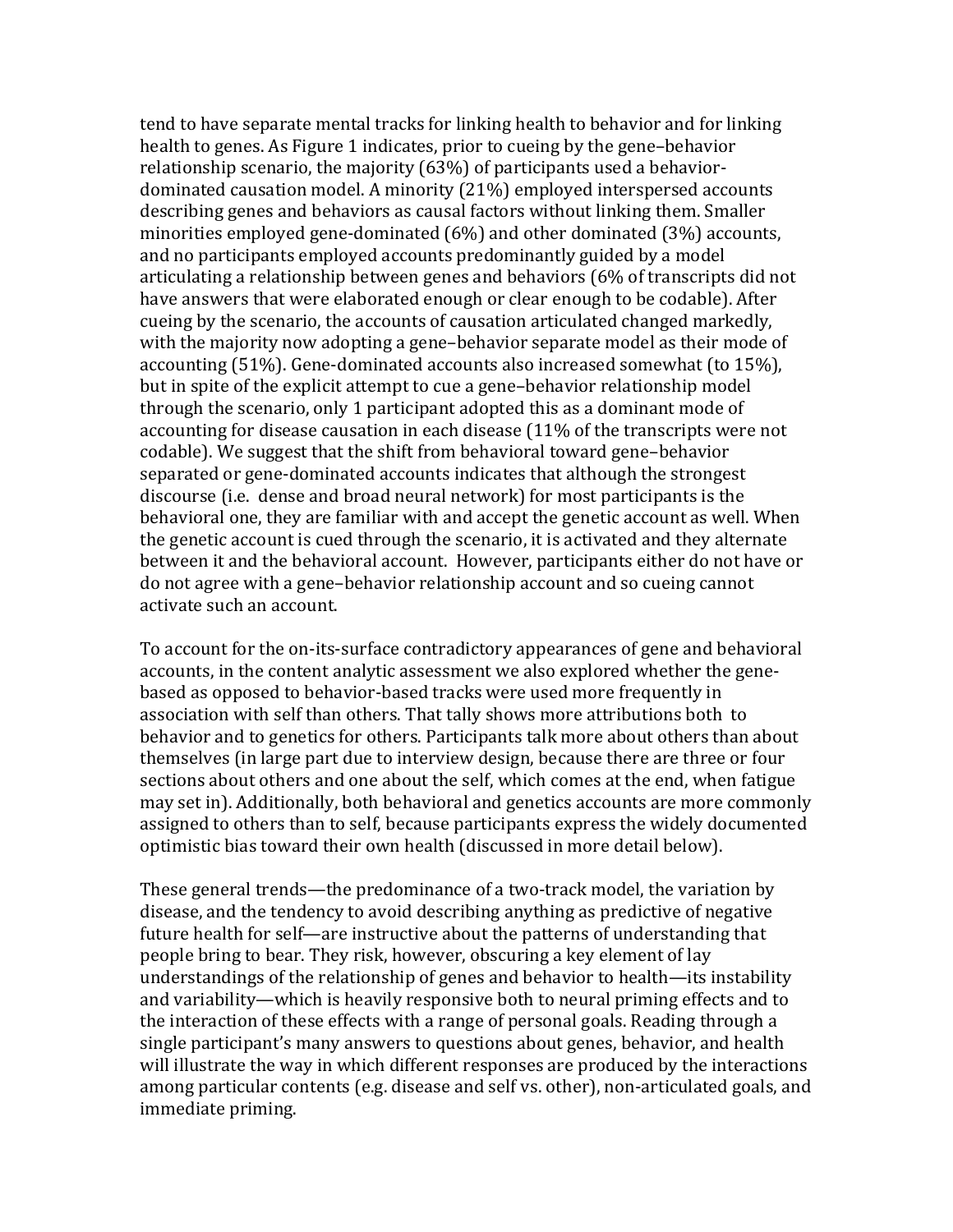

## Figure 1. Global models

*A detailed example: participant #56*

### *P56 on heart disease*

Participant 56 is a low income African American woman with a high school education who lived in our more rural recruiting area. She responds to the first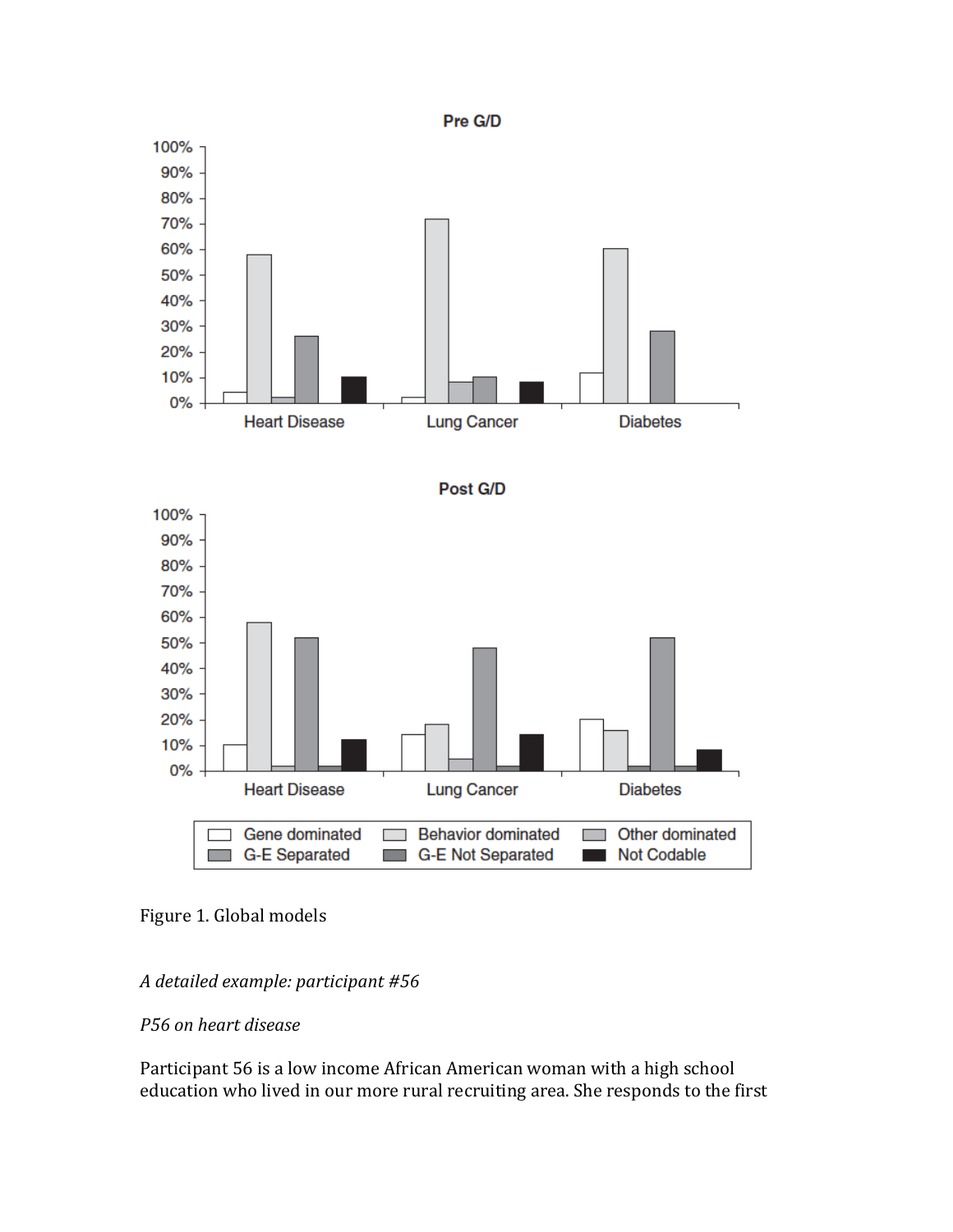question of the interview by describing her grandfather's heart disease. She first attributes the cause to "You know, older people, like, eat the wrong food, like fat back, and all that kind of food, they eat the wrong foods and it's bad for their health." When asked for other causes, she also cites stress, then drinking, and then smoking. This is a highly common way of answering the heart disease causation question among our interview participants—to list behavioral causes, especially food. Nonetheless, when the moderator then asks about other family members who might have had heart disease, the participant responds, "I guess hereditary because there's a lot of people in my family got heart disease ..."

This participant's spontaneous, unprompted account of heart disease is behavior based, but when genetics is raised as a causative factor, she endorses that factor as well. This is typical of our participants. A neural network based approach would say that she has developed verbal networks for both accountings based on behaviors and based on genes, but that the behavior-based network is broader and/or stronger. Like most of our participants, she therefore gives that account first with regard to heart disease. She is, however, familiar with the genetic account and not opposed to it, so that she is capable of moving back and forth between these accounts with relative facility. For example, when asked if there are other causes to a particular person's heart disease, whose disease she has defined as "hereditary," P56 responds with "Eating the wrong food, cholesterol, and stress, because he gambled a lot."

When the participant turns to discuss herself, she manifests substantially greater uncertainty. When asked how she could personally avoid getting heart disease, she says, "I really don't know, because a lot of sickness in our family, it just goes—seems like it go on and on with the generation." She does not spontaneously offer behavioral modification as likely to result in changes in her own health outcomes. Nonetheless, when the moderator asks again, "What could you do not to have heart trouble," she responds, "Just keep up on my doctor appointments, and just take care of myself." For herself, she is neither willing to assert a genetically deterministic position, nor willing to assert a strong efficacy of behavioral interventions. She temporizes with a weak acceptance of behavioral interventions. Arguably the stronger emotional involvement (based on desire to preserve herself) activates a broader neural network and she also envisions recruiting medical professionals to her case. Throughout this reading, we will suggest potential motivations such as this one. We may not be correct about what drives the shift in any particular case. Our point, however, is merely to draw attention to the shifts and to suggest that there are plausible motivations for such shifts, rather than mere randomness.

Another twist occurs when the moderator then poses the "Gene and Doug" scenario, which reads as follows:

Okay. Imagine two people fromdifferent families. Gene has the gene for heart trouble, Doug does not have the gene. If they both stopped smoking, increased their exercise and had a better diet, which one would decrease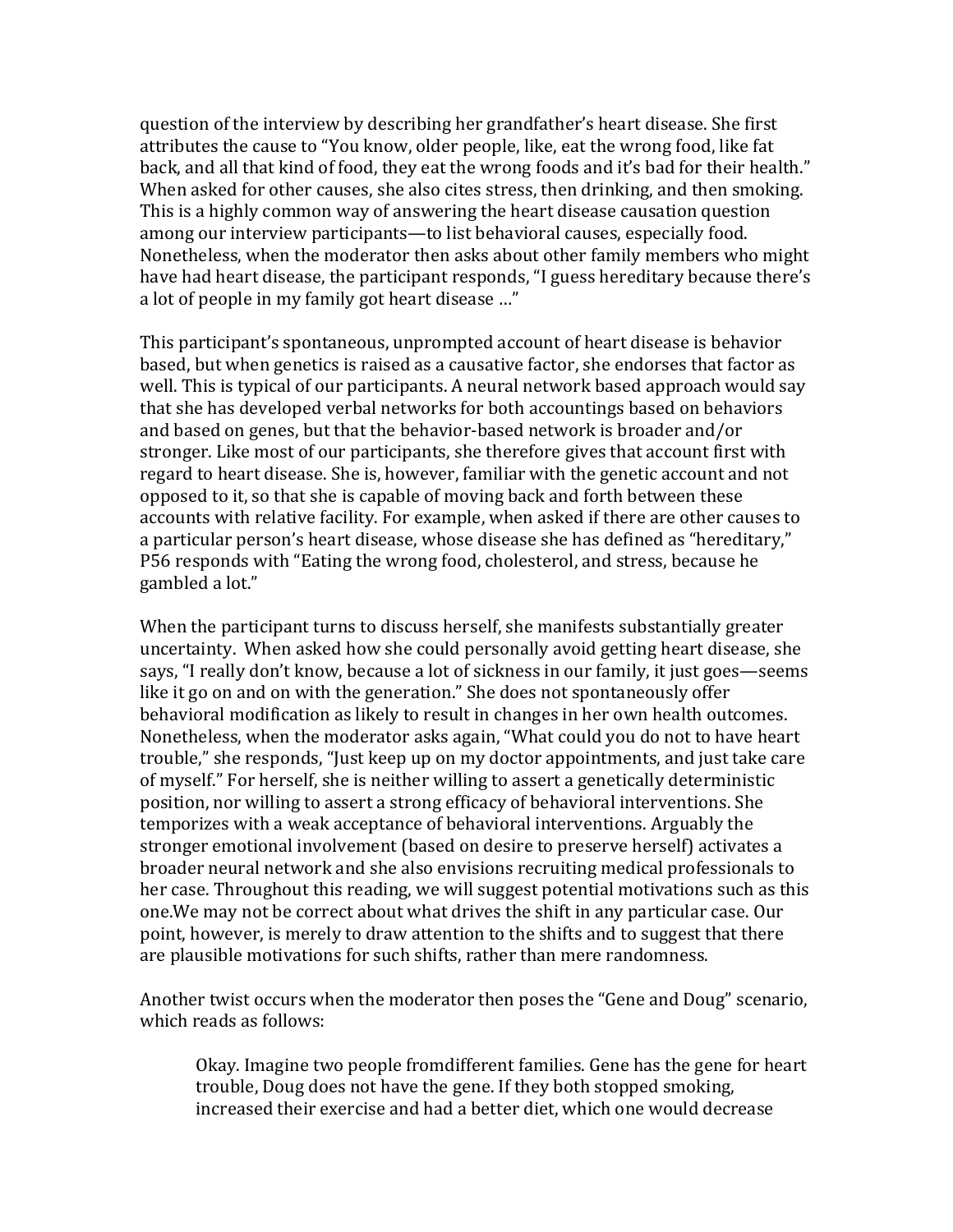their chances of getting heart disease the most?...

She says that Gene will decrease her risk more, because "Doug might not, he may think, you know, that he don't have trouble with his heart, he probably don't think he would ever have trouble with his heart, and Gene, she just got to be cautious with hers." In the context of having just talked about her own perceived hereditary risk, P56 now reads hereditary risk as information that allows one to take preventive action—information Doug lacks, but Gene has access to. The bleed-over from the immediately prior discussion of herself is also supported by the fact that she interprets "Gene" as a female name, which is atypical of our participants and which further suggests she is analogizing "Gene" to herself, as a result of the short-term priming effects.

This trail of responses indicates the way in which the specific responses that the individual gives are contingent on what has previously been discussed (primed) and on the way that activation interacts with specific motivations (e.g. whether one is moved to protect a positive sense of one's future or protect valued habits). When conflicts arise, one may not simply give the answer from the primed neural network. Instead, one "invents," in this case a novel interpretation of the value of the genetic condition that focuses on its value as information that enables action rather than as a deterministic cause (hence the open nature of the neural/discursive circuits).

P56's response to the Gene-Doug scenario also manifests uncertainty. When the moderator repeats the question, she says, "You never know" and laughs.

### *P56 on lung cancer*

The interview next moves to the discussion of lung cancer. In contrast to her responses to heart disease, the participant accounts for lung cancer exclusively through behavior. When asked why the model individual got cancer, she says "smoking." When asked whether there might be any other cause, she says, "That I'd say hereditary, because my aunt had it, they said my grandfather had it, but I don't think so." When the moderator asks why she doesn't think it was hereditary, she continues to resist the description of this cancer as hereditary, even while reproducing that articulation, "I don't think so.You can't just judge a person just looking at them because your sister had it or whatever, and they had the same symptoms or whatever, and my aunt ... three of my aunts had cancer."

P56 has firmly assigned the primary, apparently the only, cause of lung cancer to the behavior of smoking, even in the face of her awareness that others think the disease has a hereditary cause and in the face of the fact that the people she is talking about manifest a hereditary pattern. She also explicitly says that you can avoid getting cancer by not smoking (some other participants deny that by emphasizing that you can't avoid second hand smoke or environmental toxins). However, this does not mean that P56 is reasoning from a fundamentally non-deterministic frame, because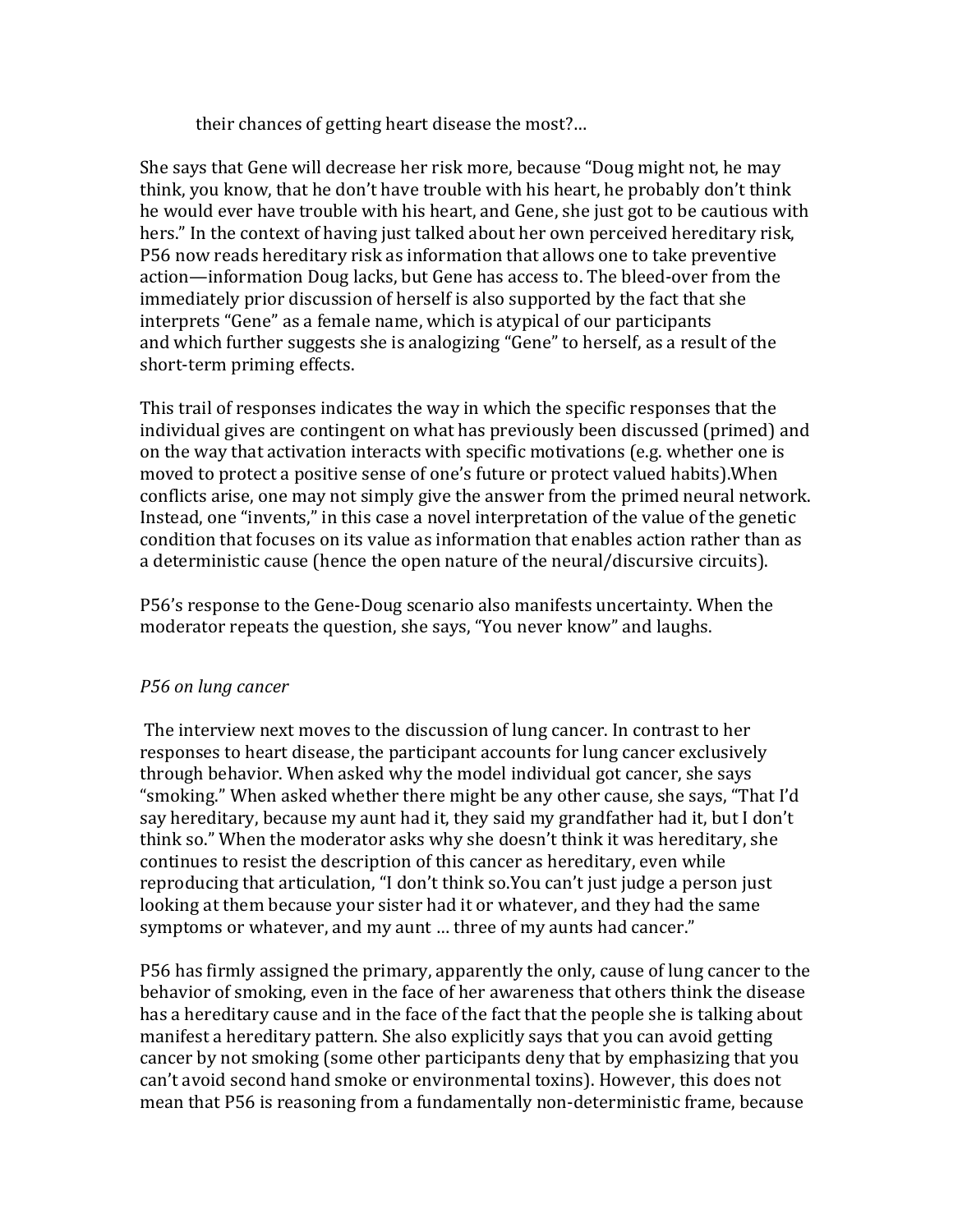she also insists that someone who has smoked cannot avoid getting cancer by quitting. When asked about the value of quitting, she says, "No, because it's probably settled in his lungs already." This answer not only manifests a deterministic future, but it also comes close to fusing the cause of a disease with the disease itself, as participants appear to do when they attribute genes as causation. The smoke/disease has "already settled" in. Participants are more ambiguous about this fusion in the case of behavioral causation as opposed to genetic causation, but the shared tendency toward fusion may reveal an underlying causal grammar.

#### *P56 on diabetes*

When discussing the third disease, diabetes, P56 identifies several of her family members who have the disease. When asked about the cause, she says, "I think it was hereditary." On probing, she repeats this answer. She is much less certain, however, about whether or not this genetic causation means that they could have avoided getting the disease. The first time she is asked, she says "Yeah, because all of them eat, like, that fattening food, like, fat back and collard greens with the meat cooked in them, and everything, they put the meat in it, and they eat a lot of bread and a lot of potatoes, and they eat lots of sugar." However, when asked again, in follow-up, she says, "No, you never know, you know, because people develop, they'll get—get diseases and stuff, and you never know, they just get it." After further discussion, she is asked a third time and she says, "I don't know. I don't know."

The trajectory of these responses seems to exhibit declining confidence in the value of behavioral inputs, induced perhaps by a leading interviewer or simply by additional consideration. However, when she is next asked about her son's risk, she returns confidently to the behavioral framework: "Because they eat lots of bread. He eats food that's bad, he doesn't like vegetables and stuff, you have to make him like taste it." She says that she could help him avoid the disease, "By making him exercise more and eat more healthier foods and don't eat a lot of sugar." When asked how long that would "put off" getting the disease, she says, "I think that would keep it elevated, keep it okay, with the food and stuff." Thus, when addressing her son, her motivation to envision a positive future may override the immediate neural priming and she employs a more confident stance about the value of behavioral inputs. Recall that this is the opposite of her response on heart disease, where she became less confident about behavioral prevention when discussing herself versus others. This may reflect a stronger motivation to protect the health of one's loved ones as opposed to protecting the valued habits of one's self.

In a final variation, when the interviewer turns to the "Gene and Doug" scenario with regard to diabetes, P56 interprets the person with a "gene for diabetes" as someone who already has the disease, saying "No, they can't do nothing about it if they already got the disease." This deterministic equation of having the gene with being equivalent to already having the disease was surprising to us and relatively common.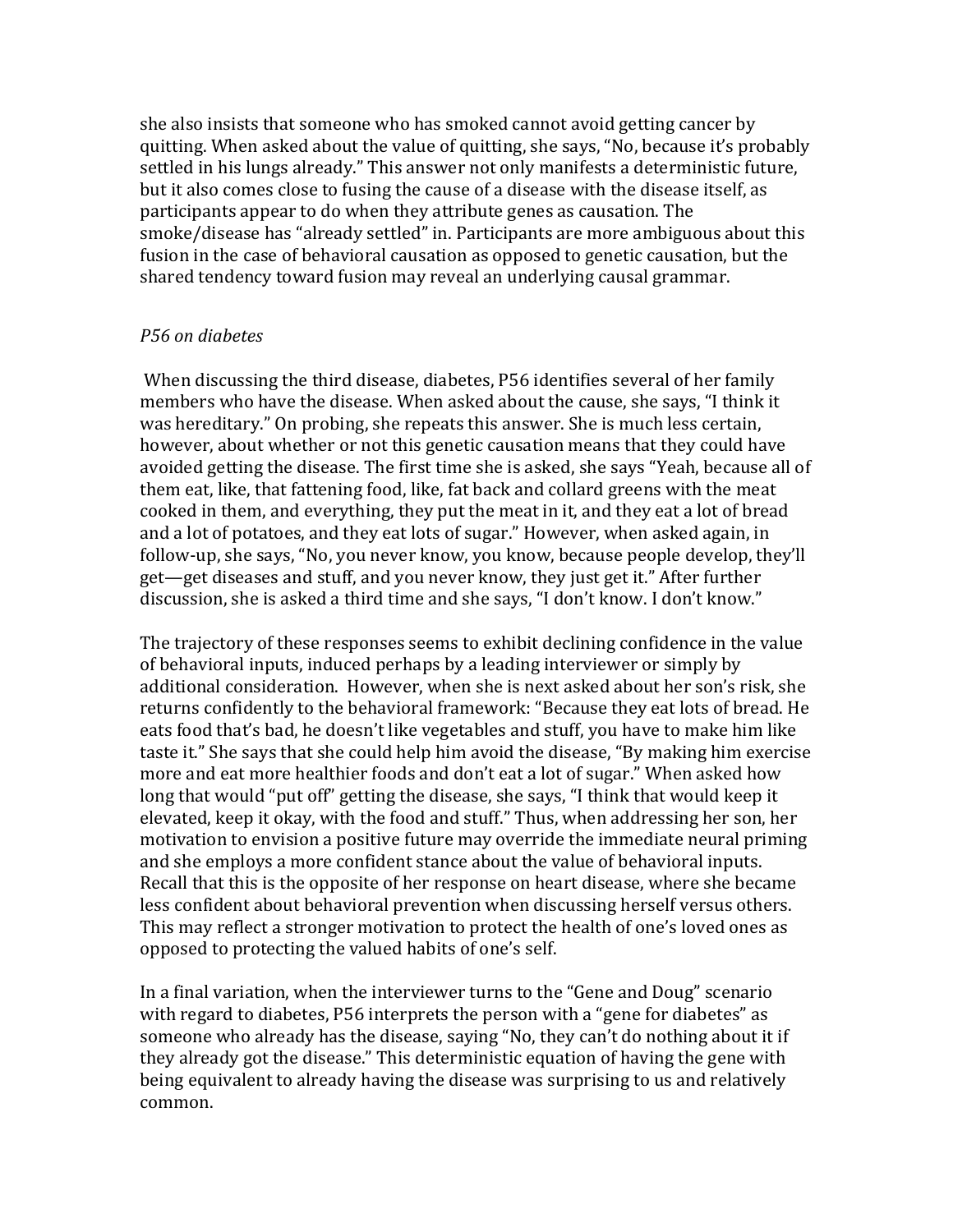Participant 56 thus offers an extraordinarily wide variety of articulations of the relationship of genes, environment, and behaviors to disease. These can be accounted for by postulating that she has two different neural networks, one of which consists of a set of assumptions and linkages with regard to genes (or "family history") and how these relate to health. The other neural network deals with health behaviors. Both tracks are based on a grammatical relationship between a cause (e.g. "smoking" or "genes") and an effect (disease or disease prevention). However, each track is linked more strongly with particular diseases, but even within these tendencies, movement among tracks occurs with regard to both neural priming effects and personal motivations (e.g. to avoid fear of the uncontrollable, to protect one's child, to avoid undertaking undesired health behaviors for oneself).

### **7. Potential impacts of the dual network system on understandings**

It is quite clear from our data that laypeople know both the genetics account of health causation and also the behavioral account. They spontaneously articulate the behavioral account in most cases. At least in part, this may be due to the fact that the heritability component of these three diseases is relatively low, and it would be useful to repeat a similar study incorporating diseases such as sickle cell anemia that are understood as having a high heritability or breast cancer which may be misunderstood as having a high heritability. Nonetheless, in spite of that potential biasing toward behavior, participants tend to assent to the influence of genes in many contexts. When they are employing the genetics track, they tend to see it as highly deterministic. However, most rarely stick with that track for very long, switching instead to behavioral accounts. Behavioral accounts show a range of levels of determinism from highly uncertain to very deterministic (the latter especially when a behavior has been practiced for a long time).

Our examination of these features of the data using a materialist framework helps us to understand these not as merely contradictory statements demonstrating random irrationality, but rather as the deployment of different resources in different contexts. It also explains how both streams of research have presented apt characterizations as far as they go. For most people, genetic perspectives are tantamount to genetic determinism. The strong determinism of the cause-effect grammar may arise because of the way they have been taught about genes, because genes are invisible, because they mis-equate the gene with the disease itself (sometimes calling genes a "virus"), or because they know they can't change a gene to a more favorable configuration. This determinism is what is identified by critics and what manifests itself in particular contexts where priming effects or motivations favor it. However, this determinism dominates only when the genetic account is activated and isolated from other explanatory frameworks. Most (but not all) people are quite adept at switching away from the genetic account and adopting an account based in behavior. Consequently, other experimental designs elicit the behavioral track, and when people are polled for their opinions about health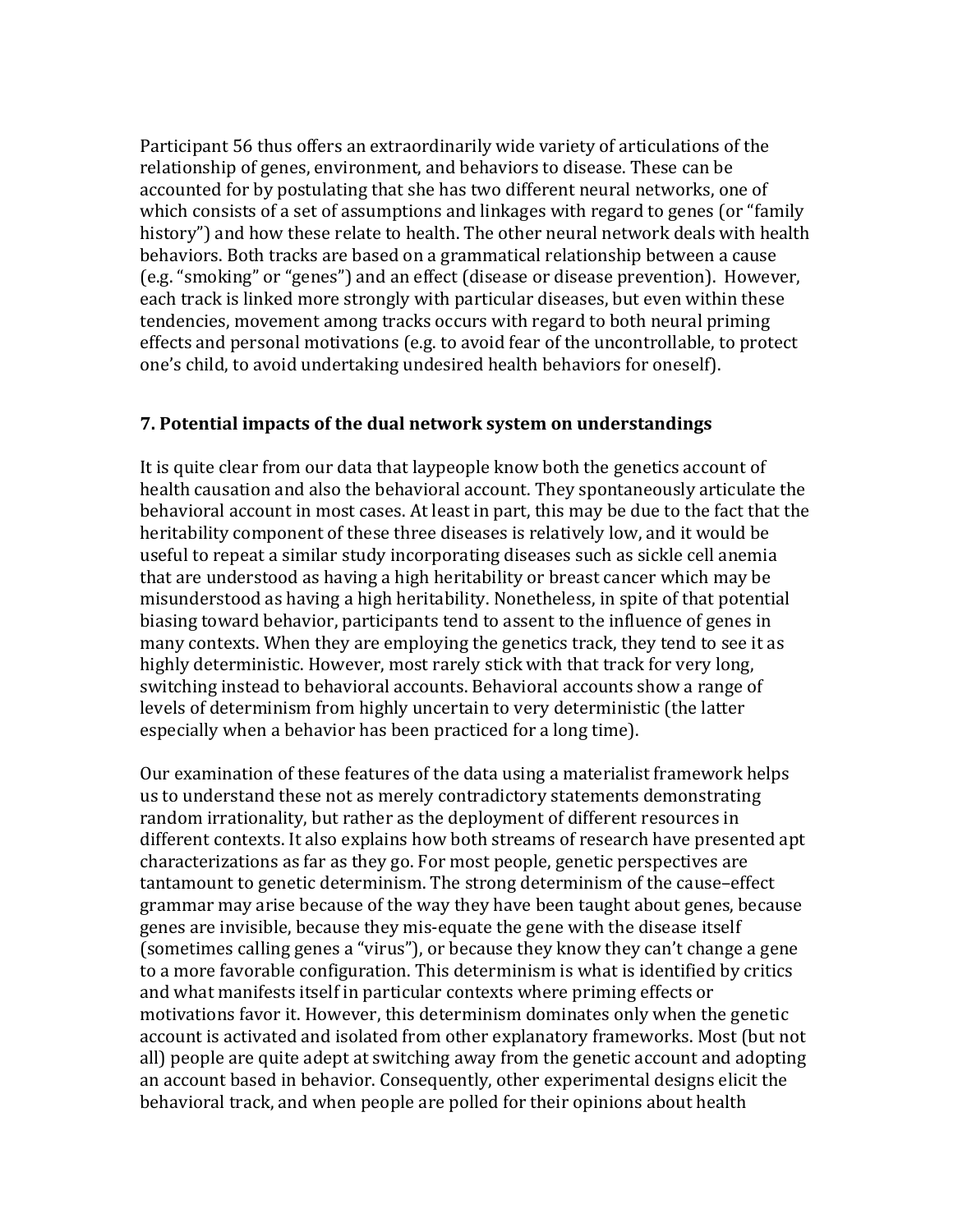causation, they do not give an exclusively genetic account, but rather provide an account that in some way totes up the contribution of genes and of behavior.

We can only speculate about the neurological mechanisms by which people get from the separate genetic and behavioral discourses to poll responses such as mental health is "somewhat" caused by genes and behaviors. We suggest that many people have a non-discursively articulated understanding or belief (call it an "intuition") that genes and behavior interact with each other. However, in these interviews (and in message-response focus groups we have conducted, data not reported here), most people do not appear to have a discourse set that enables them to articulate that relationship. By including poll responses such as "somewhat" or "both equally," polls enable people to "say" something about genes and behavior that they are not able to articulate in ordinary conversation.

A materialist analysis asks about the assessment of effects, rather than the consistency of meanings. In message-response studies we are exploring the question of effects more fully, and it may be that one positive effect of this two-track model is that it enables people to focus on what they can change when they are in positions to consider change. For now, however, it seems to us that there are also potential negative effects of the two-track model, arising not solely from the determinism of the genetic track, but also from the relationship between the two tracks.

### The *incomprehensibility of the appearance of disease*

One potential problem with the combination of a deterministic articulation of genes operating with a second "track" devoted to behavior is that it appears to inhibit participants' ability to account for why some people get sick and others don't. Instead, health outcomes appear random. As P56 says, "Um, you know, because you never know what happens to a person, they probably can be sick this minute, and the next minutes they'll be well, and you don't know why." She and other participants cite examples of people who smoked and did not get cancer, or of people who have a family history of cancer but do not get sick, or who do get sick and do not smoke. No participants account for such variation by noting the interaction of genes and behavior or environmental factors. No one says, for example, "she smoked and didn't get cancer, but that is probably because she did not have a genetic susceptibility." Indeed, P56's use of this discourse illustrates active resistance to talk that places genes and environment in interaction, as the following dialogue illustrates.

M: Okay. If someone has the gene for lung cancer and they also smoke, does it make it more likely they'll get lung cancer? I 100: No, I can't say. M: Why? I 101: Because some people smoke their whole life and don't have lung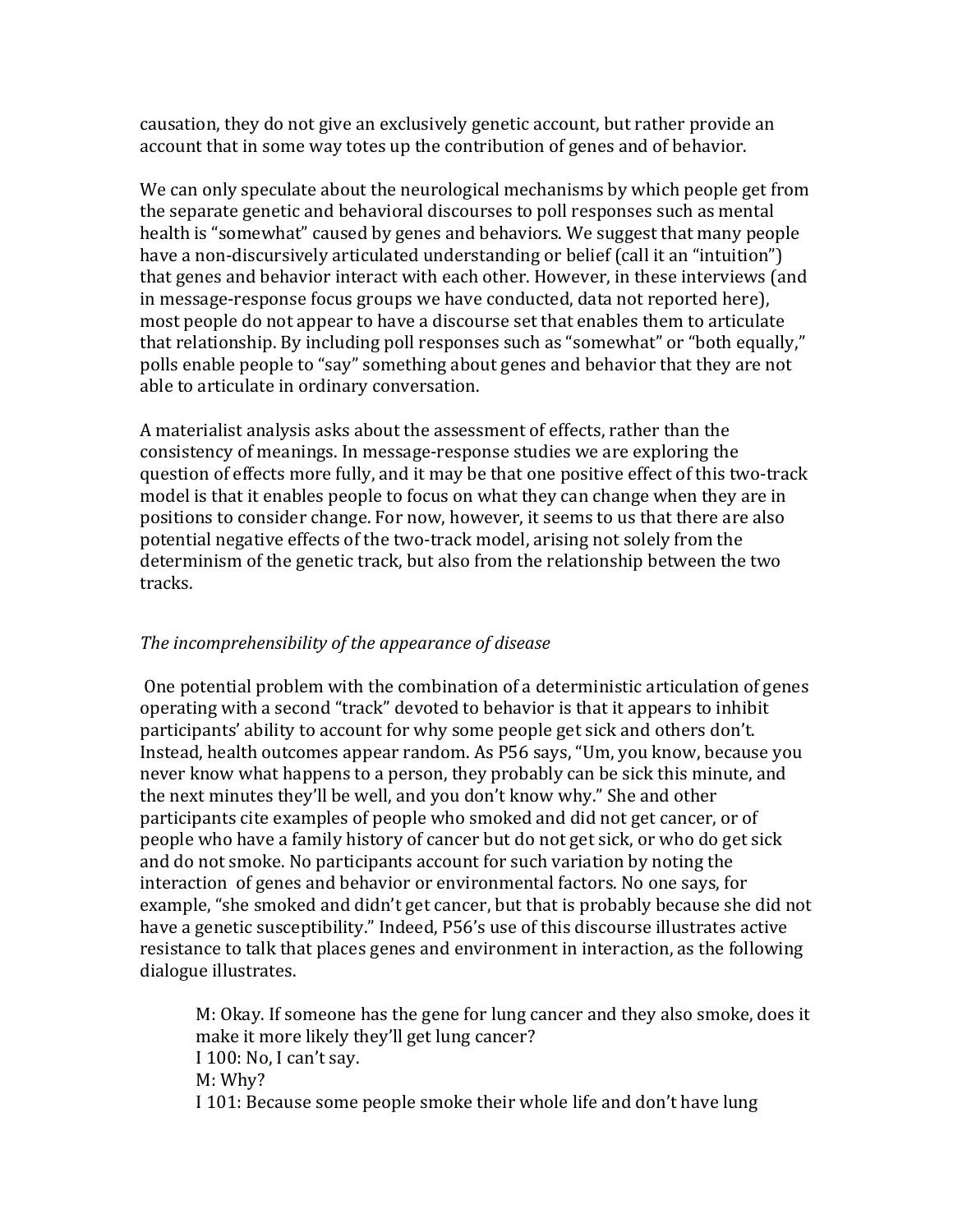#### cancer.

French et al.  $(2000)$  have reported a similar lack of what they call "synergy" in the understandings of genes and behavior. Separated two-causation models do not provide comprehensibility to such outcomes. When any of multiple causes might be called in as an account for any given outcome (whether or not each is independently deterministic), then such "causes" cease to seem informative. Random chance or divine intervention seem to determine which "cause" provides an account. Uncertainty and shifting among causal accounts based on other motivations or in response to immediate neural priming is a predictable result.

#### *Determinism with (unrealistic) optimism*

Simultaneously, however, a two-track discursive net may also facilitate undue health optimism. The predominance of health optimism among the young and middle aged has been widely documented (Weinstein, 1987). Our participants show this same tendency. Recall that P56 identified herself as belonging to a family with a lot of heart disease, and, due to that, expressed uncertainty about whether or not modifying her diet would be effective in preventing the disease for her. Nonetheless, when asked about whether she would get heart disease, lung cancer, or diabetes, she says, "I don't think I'll have heart trouble."When asked, "why don't you think you'll have heart trouble," she replies "You know, I'm not gonna say that, because I was born with a heart murmur, so ..." (answer trails off there and ends). In a world of randomly based uncertainty, where neither a genetic account (which spells likely illness) nor a behavioral account (which prescribes behavioral changes that might not be desired and may also spell likely illness due to past behaviors) offers desirable outcomes, why not simply hope that random chance will deliver you a good future? A foreordained future might well be conceived as a favorable one.

#### *Message implications*

The existence of the two-track configuration raises important issues for how one might design messages about genetics for the public or in contexts such as personalized genetic testing. For example, sources that favor a behavioral (or social or religious or other) account of human causation may not be able to promote their view successfully merely by repetitive broadcasting of their favored account. If, as this materialistic account suggests, learning new discourses does not displace old networks, but merely adds strength to existing discourse sets, then the result of message campaigns that add or intensify specific discursive networks may be the enhancement of confusion and uncertainty. Successful message strategies may thus require discourses that link existing networks together. Developing a gene-behavior or gene-environment interaction account thus might be more successful at eliminating genetic determinism than mere repetition of other causal sources. We would describe such a model as a "gene-behavior interaction"  $(G*B)$  model when it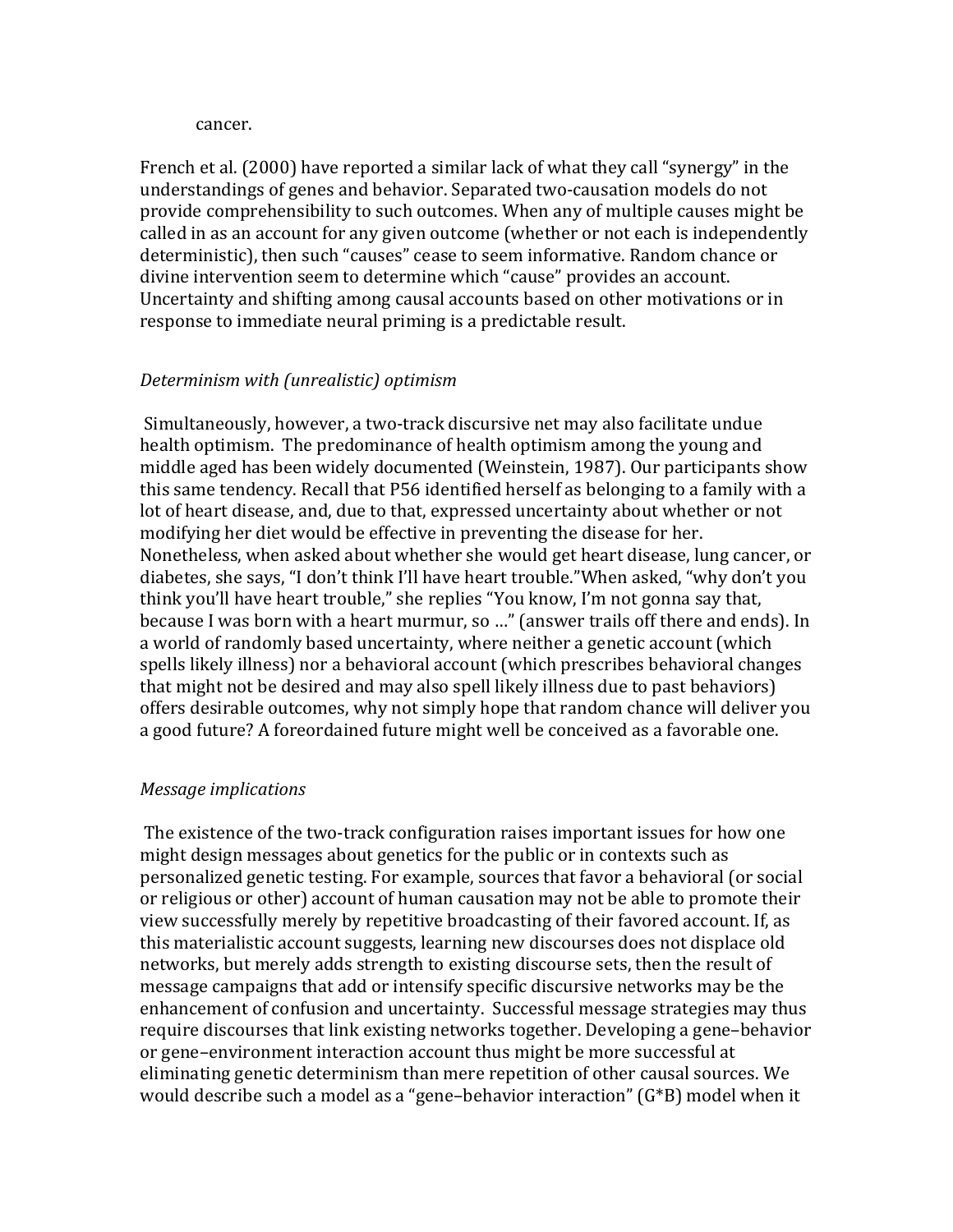presumes that the behaviors enhance the effect of genes, rather than merely working alongside them.We would describe an "additive" model as one in which individuals see the impact of genes as being added to behaviors.

At the social level, the network approach strengthens the suggestions made by those who insist that individually directed messages cannot effectively change behaviors on a large scale. If specific verbal neural networks are highly responsive to shortterm priming, then people's behavioral choices are governed not primarily by a priori networks, but by local activation of networks in response to local stimuli (including messages). Thus, for example, the built environment that surrounds one, the schedule of routine activities, the food choices that are immediately available, and commercial messages encouraging specific patterns of consumption are going to be more determinative of health-related behavioral choices than the neural networks instantiated in people's brains, because the latter are inevitably multiple.

The suggestions offered in this article are, of course, highly tentative, but they do offer testable predictions. At the most demanding level, one might generate messages that provide linkages across dual tracks and assess their differential effectiveness as compared to messages that selectively reinforce either one track. Another route for controlled investigation would be to test the prediction that uncertain, highly fatalistic and highly optimistic articulations cooccur with twotrack networks as opposed to single-track or linked networks (either in naturally occurring discourse or with prompted discourse). Whatever the results of future research, it is impressive and daunting to see how complex are the processing mechanisms by which laypeople make sense of the causative forces lying behind human characteristics. It is not surprising, therefore, that multiple research streams have been developed that highlight different aspects of these processes.

### **Acknowledgements**

This research was funded in part by a Center of Excellence in Health Communication and Marketing grant to Vicki Freimuth (PI), 1P01CD000242-01. The authors wish to thank their research partners at Macro, especially C.Ashani Turbes, as well as other grant personnel who participated in recruitment, interviewing, administration, and discussion of the project including especially Rob Avery, Chris Groscurth, Samantha Barrientos, Youyou Chen, and Dave Cisneros, with special thanks to Terry Kaley and her prodigious management skills.

#### **References**

Bates, B.R., Templeton, A., Achter, P.J., Harris, T.M. and Condit, C.M. (2003) "What Does 'A Gene for Heart Disease' Mean? A Focus Group Study of Public Understandings of Genetic Risk Factors," American Journal of Medical Genetics 119A: 156–61.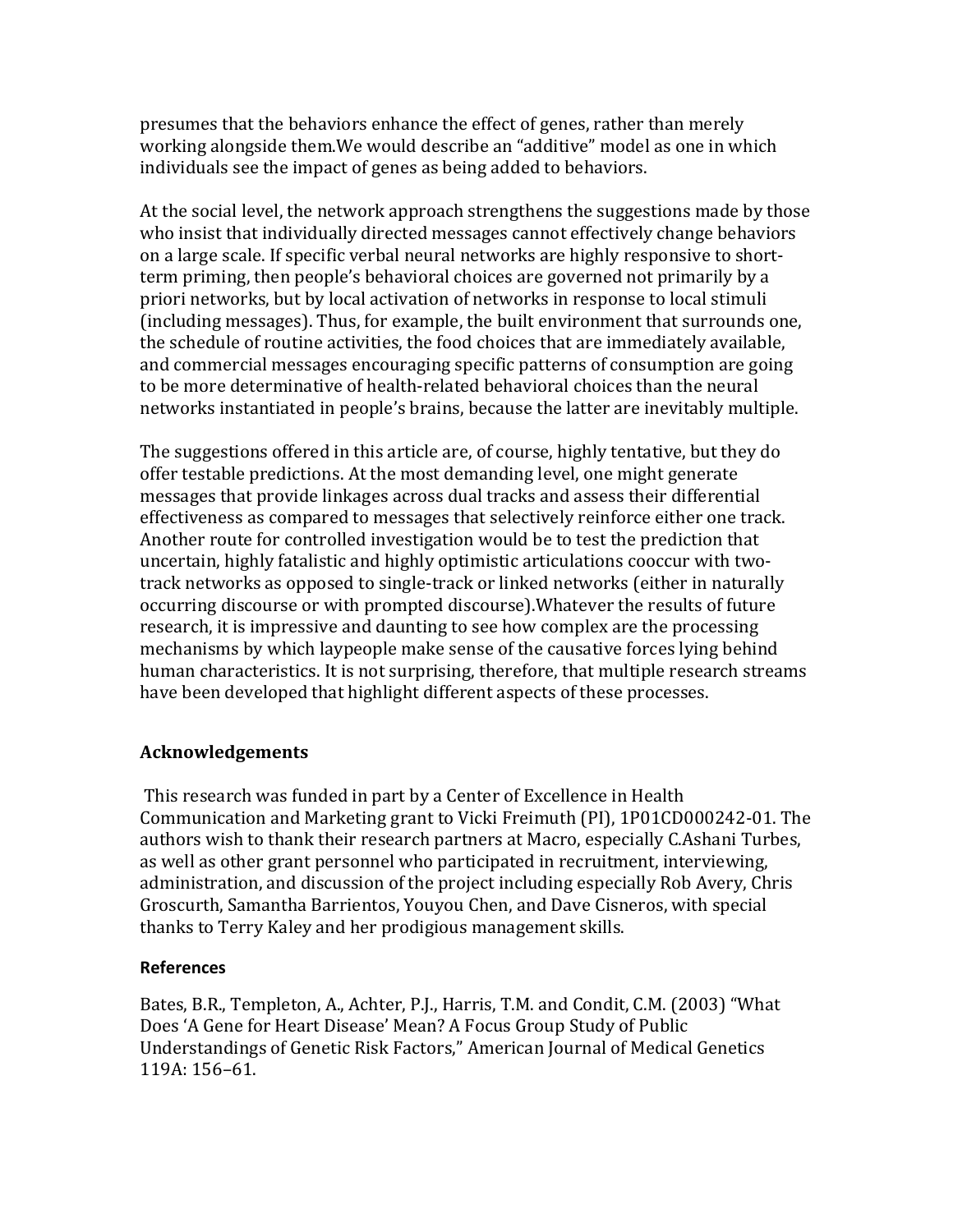Cheng, Y., Condit, C. and Flannery, D. (in press) "Depiction of Gene-Environment Relationships in Online Medical Recommendations," Genetics in Medicine.

Condit, C.M., Ferguson, A., Kassel, R., Thadhani, C., Gooding, H.C. and Parrott, R. (2001) "An Exploratory Study of the Impact of News Headlines on Genetic Determinism," Science Communication 22: 379-95.

Conrad, P. and Weinberg, D. (1996) "Has the Gene for Alcoholism been Discovered Three Times since 1980? A News Media Analysis," Perspectives on Social Problems  $8:3-25.$ 

Derrida, J. (1976) Of Grammatology, trans. G.C. Spivak. Baltimore and London: Johns Hopkins University Press. (Orig. pub. 1974.)

Duster, T. (1990) Backdoor to Eugenics. London: Routledge.

French, D.P., Marteau, T.M., Senior, V. and Weinman, J. (2000) "Perceptions of Multiple Risk Factors for Heart Attacks," Psychological Reports 87: 681-87.

French, D.P., Senior, V., Weinman, J. and Marteau, T.M. (2001) "CausalAttributions for Heart Disease:A Systematic Review," Psychology and Health 16: 77–98.

French, D.P., Marteau, T.M., Senior, V. and Weinman, J. (2005) "How Valid Are Measures of Beliefs about the Causes of Illness? The Example of Myocardial Infarction," Psychology and Health 20: 615–35.

Hubbard, R. andWald, E. (1993) Exploding the Gene Myth: How Genetic Information is Produced and Manipulated by Scientists, Physicians, Employers, Insurance Companies, Educators, and Law Enforcers. Boston: Beacon Press.

Johnson, D. (2007) "Mapping the Meme: A Geographical Approach to Materialist Rhetorical Criticism," Communication and Critical/Cultural Studies 4: 27-50.

Katz Rothman, B.K. (1998) Genetic Maps and Human Imaginations: The Limits of Science in Understanding Who We Are. New York: W.W. Norton.

Kuseki, B.K. (1988) "Kenneth Burke's 'Five Dogs' and Mother Teresa's Love," Quarterly Journal of Speech 74: 323–33.

Lanoue, D.J. (1992) "One That Made a Difference: Cognitive Consistency, Political Knowledge, and the 1980 Presidential Debate," Public Opinion Quarterly 56: 168– 84.

Lippman, A. (1993) "Prenatal Genetic Testing and Geneticization: Mother Matters for All," Reproductive Genetic Testing: Impact upon Women, Fetal Diagnosis and Therapy 8 (suppl. 1: 1993):  $175-88$ .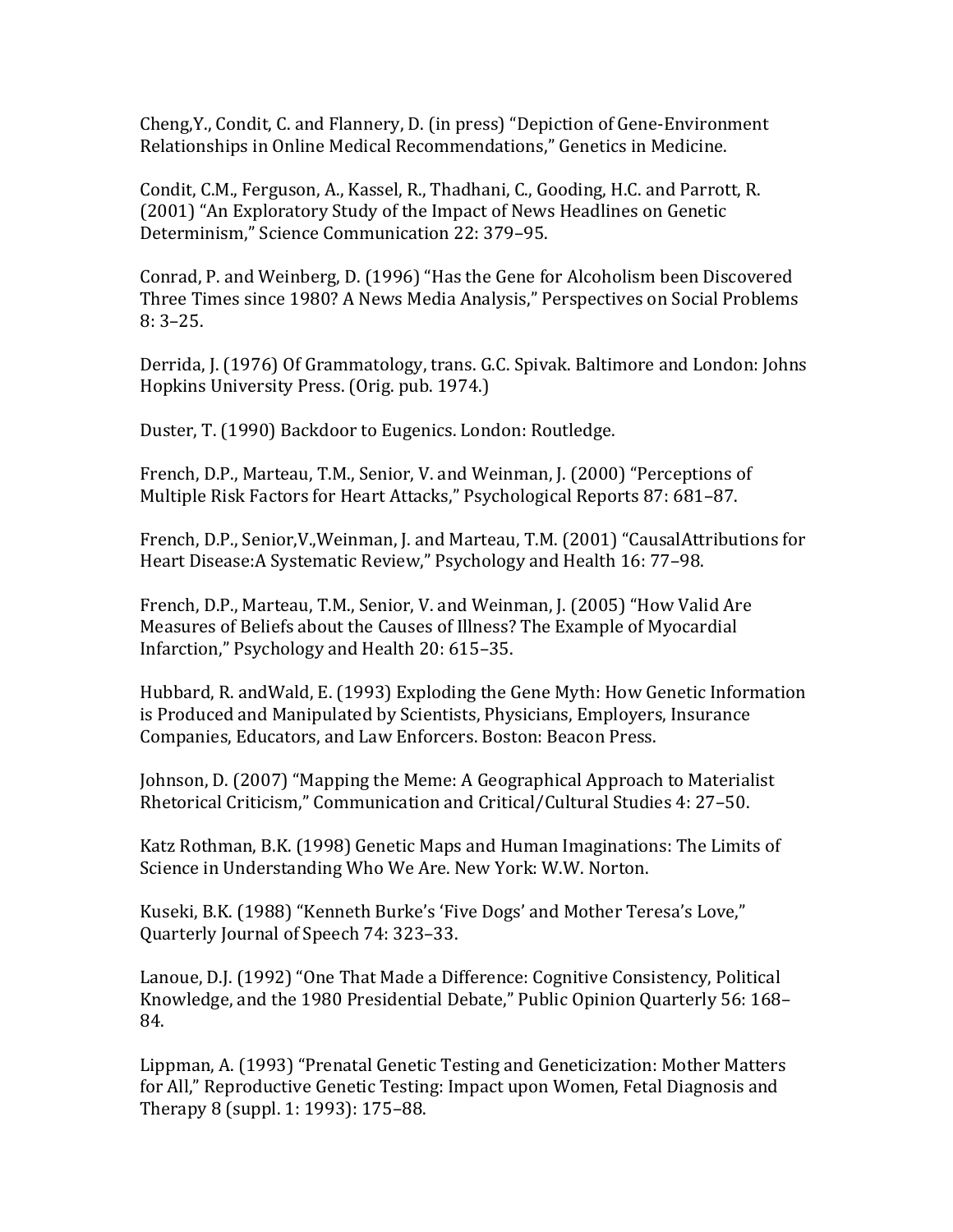McGee, M.C. (1982) "A Materialist's Conception of Rhetoric," in R.E. McKerrow (ed.) Explorations in Rhetoric: Studies in Honor of Douglas Ehninger, pp. 23–4. Glennview, WI: Scott, Foresman.

Marteau, T., Senior, V., Humphries, S.E., Bobrow, M., Cranston, T., Crook, M.A., Day, L., Fernandez, M., Horne, R., Iversen, A., Jackson, Z., Lynas, J., Middleton-Price, H., Savine, R., Sikorski, J., Watson, M., Weinman, J., Wierzbicki, A.S. and Wray, R. (2004) "Psychological Impact of Genetic Testing for Familial Hypercholesterolemia within a Previously Aware Population: A Randomized Controlled Trial," American Journal of Medical Genetics 128A: 285-93.

Michie, S., Smith, J.A., Senior, V. and Marteau, T.M. (2003) "Understanding Why Negative Genetic Test Results Sometimes Fail to Reassure," American Journal of Medical Genetics A119: 340-7.

Murphy, T.F. and Lappé, M.A., eds (1994) Justice and the Human Genome Project. Berkeley: University of California Press.

Nelkin, D. and Lindee, M.S. (1995) The DNA Mystique: The Gene as Cultural Icon. New York: W.H. Freeman.

Parrott, R.L., Silk, K.J. and Condit, C. (2003) "Diversity in Lay Perceptions of the Sources of Human Traits: Genes, Environments, and Personal Behaviors," Social Science and Medicine 56(5): 1099-109.

Pulvermüller, F. (2002) The Neuroscience of Language: On Brain Circuits of Words and Serial Order. Cambridge: Cambridge University Press.

Roskos-Ewoldsen, B., Davies, J. and Roskos-Ewoldsen, D.R. (2004) "Implications of the Mental Models Approach for Cultivation Theory," European Journal of Communications Research 29: 345-63.

Roskos-Ewoldsen, D.R., Roskos-Ewoldsen, B. and Killman Carpentier, F. (2002) "Media Priming: A Synthesis," in J.B. Bryant and D. Zilmann (eds) Media Effects in Theory and Research, 2nd edn, pp. 97-120. Mahwah, NJ: Erlbaum.

Senior, V., Marteau, T.M. and Peters, T.J. (1999) "Will Genetic Testing for Predisposition for Disease Result in Fatalism? A Qualitative Study of Parents' Responses to Neonatal Screening for Familial Hypercholesterolaemia," Social Science and Medicine 48: 1857-60.

Senior, V., Marteau, T.M. and Weinman, J. (2000) "Impact of Genetic Testing on Causal Models of Heart Disease and Arthritis: An Analogue Study," Psychology and Health 14: 1077-88.